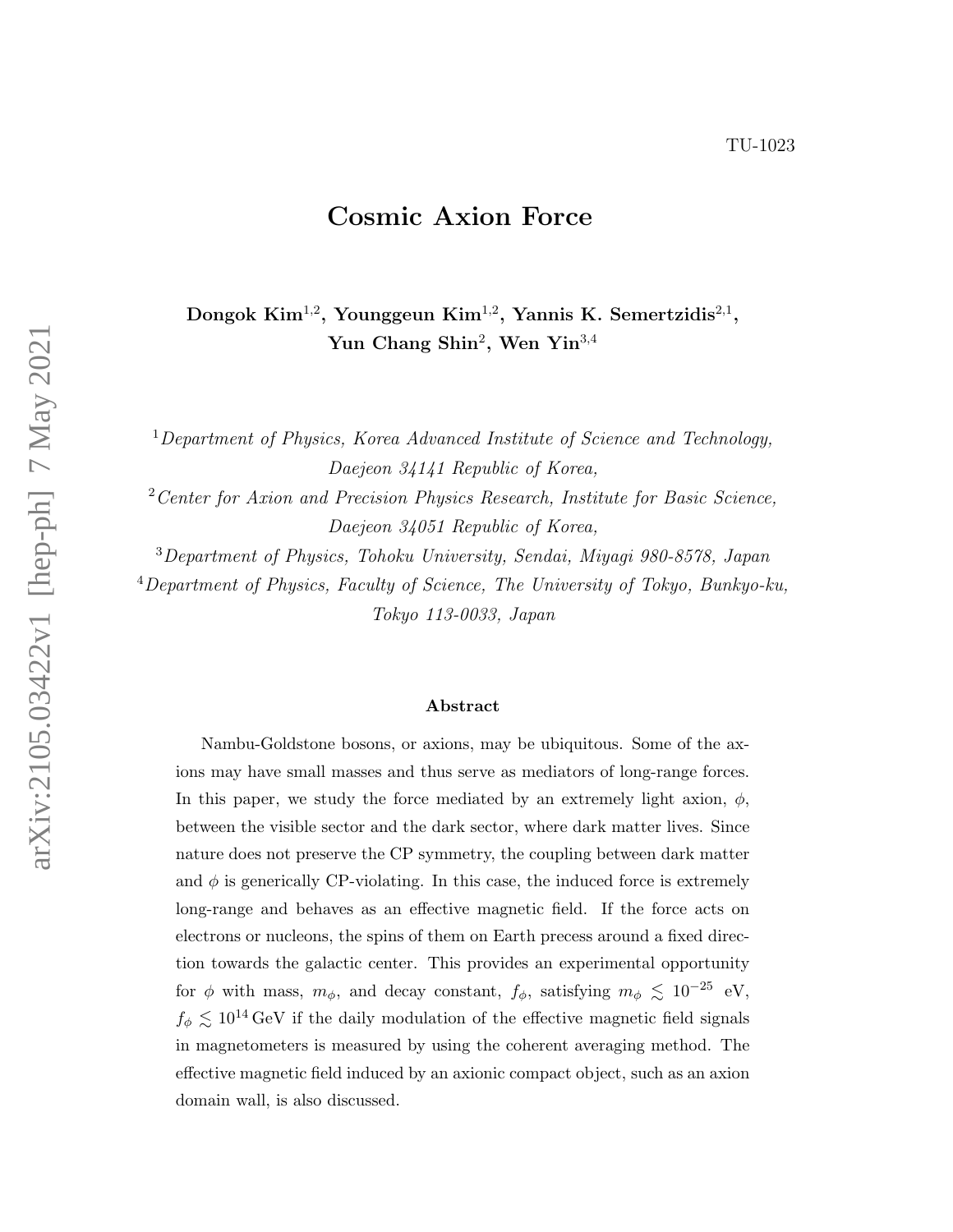## 1 Introduction

Despite the evidence of CP violation, the strong sector has a very good CP symmetric structure, which is unnatural and dubbed as a strong CP problem. This problem may be solved by the existence of a QCD axion  $[1-4]$ , which makes the QCD sector of the standard model (SM) settle into an almost CP-conserving vacuum.

Interestingly, string or M-theory may predict axiverse [5–8], in which huge amounts of axions exist. The masses are generated by non-perturbative effects and thus spread over a wide range. Some of the string axions may be heavy while some may be very light. Generic axions, or pseudo-Nambu-Goldstone bosons, have also been discussed widely [9–25], especially in the context of the dark matter (DM). Other than the dominant DM, some axion may form topological defects like cosmic strings or domain walls [26–28], and some may become the dark radiation [29–34]. Phenomenologically, a hint of the isotropic cosmic birefringence of cosmic microwave background polarization was reported [35]. The birefringence can be explained by the existence of a very light axion(s) or axionic topological defects coupled to photons [28, 35–38] (see also  $[39-47]$ ). See Refs.  $[48-54]$  for reviews.

The axion can also play the role of long-range force contributing to the monopolemonopole, monopole-dipole and dipole-dipole type interactions between the visible sector particles [55, 56]. (See also [48, 57, 58].) To have a monopole source we need a CP-violation between the axion and visible particles. Although the CP feature of the SM highly suppresses the monopole coupling, one may get constraints comparable to the astronomical one [59]. Furthermore, the monopole-dipole interaction may provide strong evidence of the presence of the QCD axion in the ARIADNE experiment [60, 61]. In general, the force becomes longer range if the axion mass is lighter.

In any case, a dark sector must exist to explain the missing mass of the Universe. Here we notice that, unlike the unnatural QCD sector, the dark sector may be generically CP-violating. For instance, as we show in Appendix A, in a dark QCD model, the dark nucleon provides a monopole force if we do not tune the strong CP phase. With several axions as in the axiverse, the vacuum of the axion potential can be CP-violating, and then the axion DM emits the monopole force. Also, axionic topological defects generally emit the monopole force.

In this paper, therefore, we study the possibility that an ultra-light axion plays the role of cosmically long-range force between the CP-violating dark sector and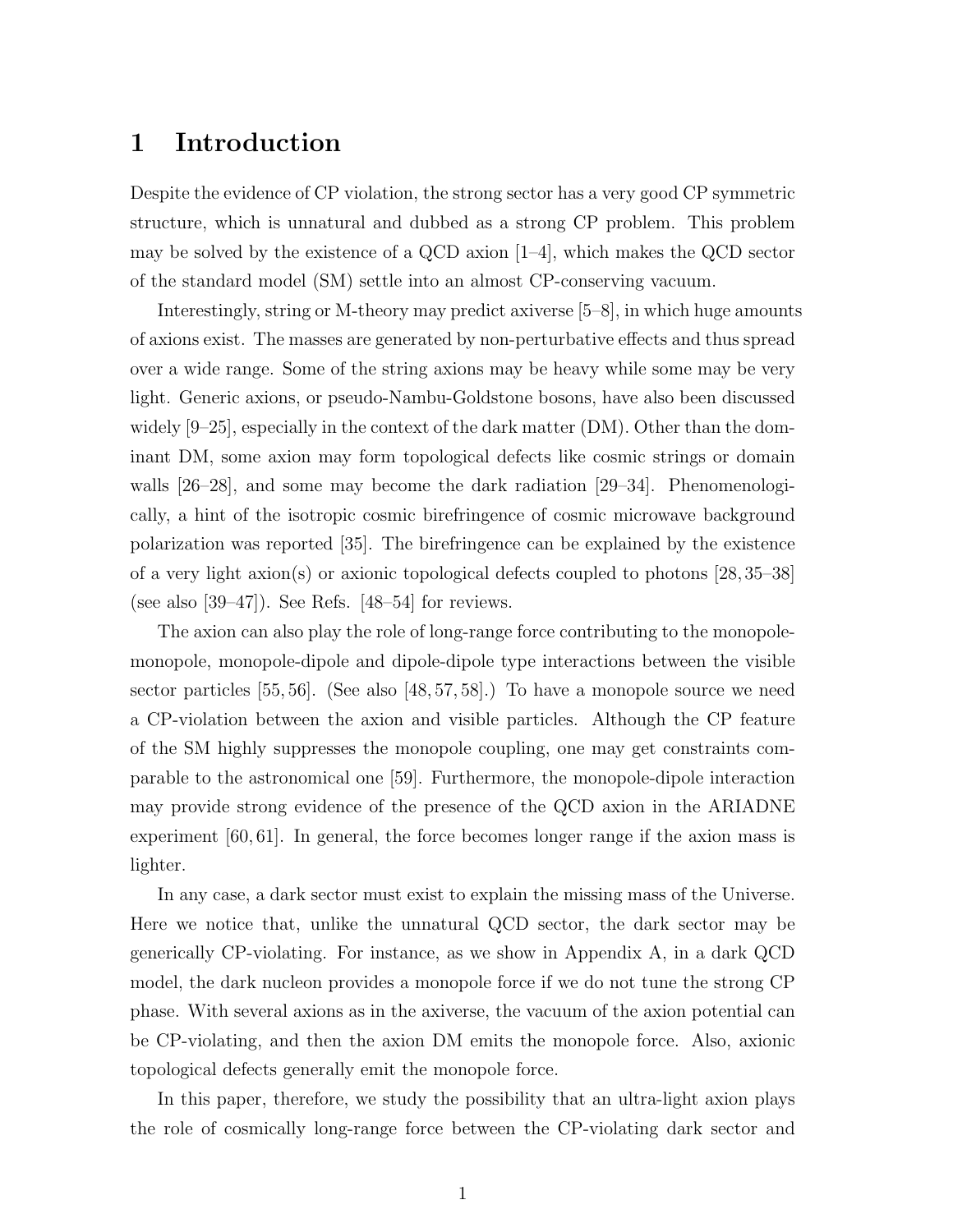the visible sector particles. We call it a cosmic axion force. A dark sector particle or a compact object emits the cosmic axion force with a "monopole potential"  $\propto$  $1/r$ . We point out that via the monopole-dipole interaction, the cosmic axion force behaves as an effective magnetic field which induces the spin precessions of  $\phi$ -coupled SM fermions all over the Earth around a fixed direction (see Fig.1). This axioninduced magnetic field remains intact when the ordinary magnetic fields are shielded. Such precession can be identified by carefully measuring the daily modulation of the effective magnetic field by magnetometers.

Magnetometers are popularly used in direct detections of the axion DM in the experiments of ABRACADABRA [62, 63], and CASPEr [64–67]. In these cases, the induced magnetic field is along the direction of the DM velocity and the strength is time-varying. In contrast, the magnetic field induced by the cosmic axion force is towards the direction of the denser place of the source, e.g. the galactic center for the DM, and the strength is almost constant in time, and, therefore, distinguishable from the direct detection of the DM. Compact object can be searched for in the magnetometers of GNOME [68–70]. The induced effective magnetic field is also time-varying.

This paper is organized as follows. In the next section we give the theoretical background on the cosmic axion force emitted from DM and compact object, and estimate the effective magnetic field for the spin precession. In Sec. 3, we discuss the experimental opportunity. The last section is devoted to the conclusions.

# 2 CP-violating axion and axion force

An axion,  $\phi$  which can be seen as a pseudo-Nambu-Goldstone boson, is a CP-odd scalar. Thus with CP symmetry and the shift symmetry, under which, respectively, axion transforms

$$
\phi \to -\phi \text{ and } \phi \to \phi + \alpha,\tag{1}
$$

the  $\phi$ -couplings to particles are controlled. Here  $\alpha$  is a real arbitrary number. However CP is violated in nature. This means, in general, the axion couples to particles, such as those in the dark sector, via CP-violating interaction (See Appendix. A for concrete examples).

The exception is the couplings to the SM fermions. The coupling, especially to the nucleon, is almost CP-symmetric since CP symmetry miraculously exists in the QCD sector: the nucleon EDM has not been observed. There are also severe constraints in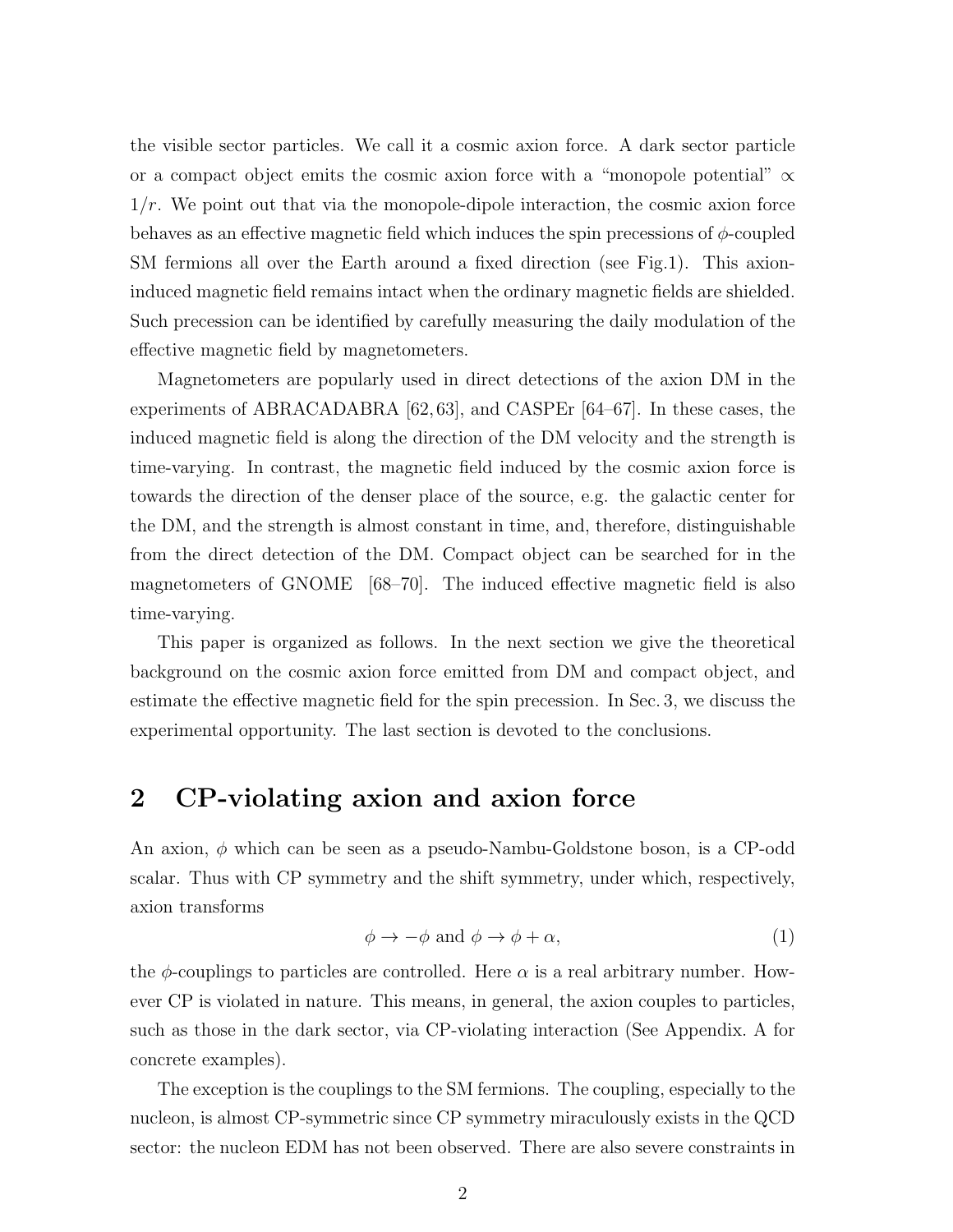

Fig. 1: A conceptual diagram of the detection for the cosmic axion force with a magnetometer. The long-range force emitted from a CP-violating dark sector, e.g. DM or compact objects, (black) behaves like a constant magnetic field (purple dashed lines), that cannot be shielded as an ordinary magnetic field. Since the Earth (blue) is rotating along its axis, signals from the cosmic axion force measured by a local detector (red) have a daily modulation depending on the declination angle  $\theta$ .

the fifth force searches [71, 72], which not only constrains the CP-violating coupling to nucleon but also electron.

In this section, we study the axion mediated long-range force between the CPviolating dark sector and CP-preserving SM sector (by neglecting the CKM induced effect for simplicity unless otherwise stated). We emphasize that we will not take  $\phi$  as the QCD axion throughout this paper, but we consider it as a generic axion particle that may arise from string/M-theory. The potential (around the minimum) is assumed to be

$$
V \supset \frac{m_{\phi}^2}{2} \phi^2. \tag{2}
$$

This term violates the shift symmetry (1). We write this term since we would like to clarify the viable range for  $\phi$  mass in our scenario. As we will see with  $m_{\phi} \to 0$ , our mechanism also works.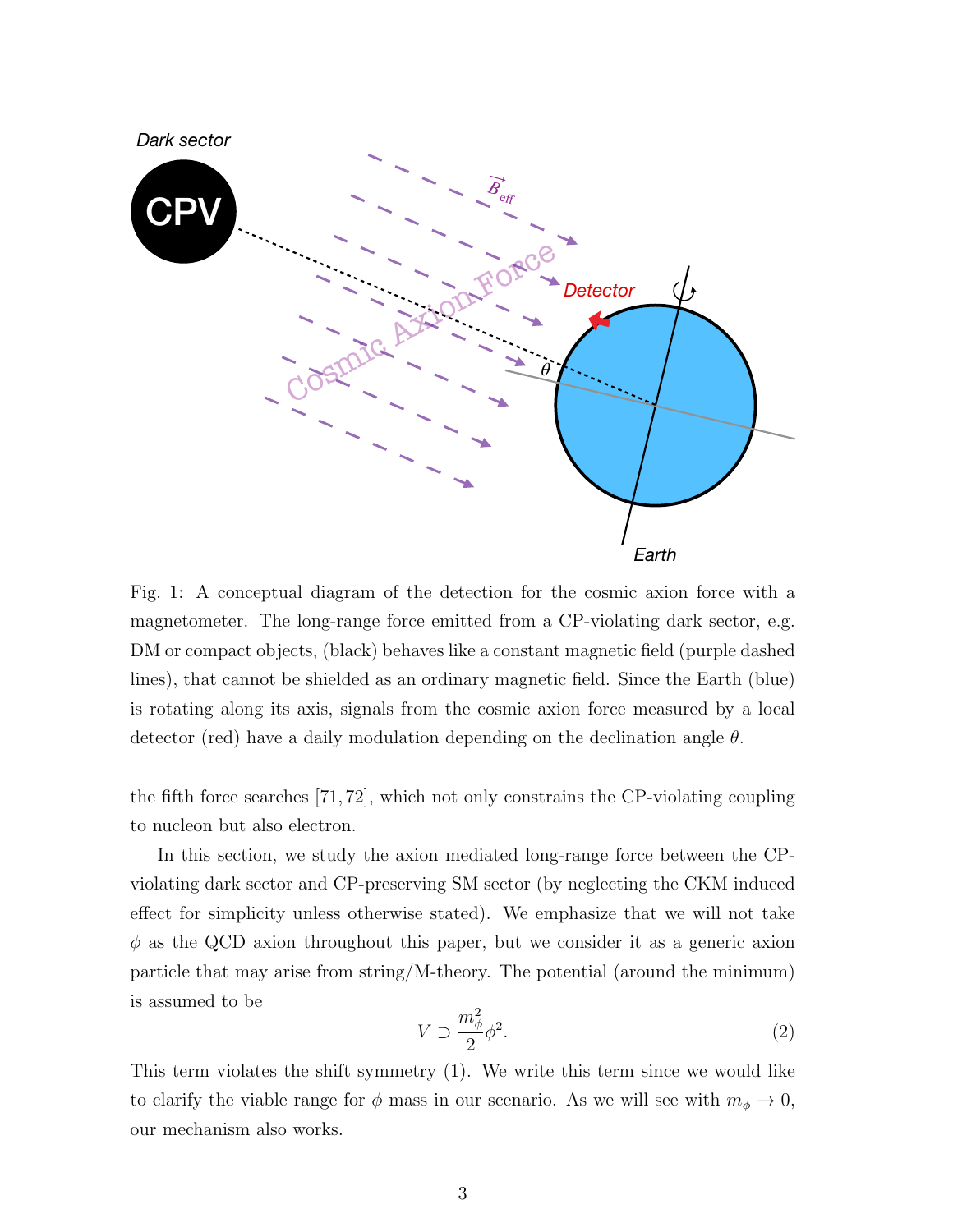## 2.1 Cosmic axion force from CP-violating dark sector

Let us estimate the axion force from a CP-violating source,  $J(t, \vec{x})$ , in the dark sector. The equation of motion of  $\delta \phi = \phi - \langle \phi \rangle$  with  $\langle \phi \rangle$  being the vacuum expectation value (VEV), in flat spacetime, is given by

$$
(\partial_t^2 - \nabla^2)\delta\phi(t, \vec{x}) = -m_\phi^2 \delta\phi(t, \vec{x}) - J(t, \vec{x}),\tag{3}
$$

where  $m_{\phi}$  is the mass of  $\phi$ . We parametrize

$$
J = \epsilon C[t] \frac{\rho_{\text{DS}}(\vec{x})}{f_{\phi}},\tag{4}
$$

where  $\epsilon$  quantifies the CP-violation in the dark sector,  $C[t]$  is a model-dependent coefficient which we will take to be 1 for simplicity, and  $\rho_{\text{DS}}$  represents the energy density of a dark sector field in the current Universe. In Appendix. A, we show that various sources in concrete models of the dark sector can be represented in this form. We also show the case when  $C[t]$  is varying in time.

To solve the equation from a general source, we first calculate the potential from a point source:

$$
Jps(t, \vec{x}) = \delta^3(\vec{x}).
$$
\n(5)

We obtain the solution to Eq.(3) as

$$
\delta \phi^{\mathrm{ps}}(t, \vec{x}) = \frac{1}{4\pi r} \exp(-m_{\phi}r) \tag{6}
$$

where  $r = |\vec{x}|$ . As a result, the force from a general non-relativistic, stationary, distribution can be given by the superposition of

$$
\delta\phi(t,\vec{x}) \approx \int d^3\vec{x}' \frac{\epsilon \rho_{\rm DS}(x')}{f_\phi} \delta\phi^{\rm ps}(t,|\vec{x}-\vec{x'}|). \tag{7}
$$

The energy density of the dark sector,  $\rho_{DS}$ , has "charge"  $\epsilon/f_{\phi}$  for the force. Note that even if  $\epsilon$  is non-vanishing, the force  $\bar{\partial}\delta\phi$  would be vanishing if  $\rho_{DS}$  were spatially homogeneous. However, as we will see, the dark sector density is generally spatially inhomogeneous.

## 2.2 Cosmic axion force acting on CP-preserving SM sector

We can discuss the phenomena of the long-range force mediated by  $\phi$ . From the aforementioned reasons, we assume that the axion  $\phi$  has shift and CP symmetric interactions to SM fermions  $\psi$ . The lowest dimension term is given as

$$
\mathcal{L} = \frac{c_{\psi}\partial_{\mu}\phi}{f_{\phi}}\bar{\psi}\gamma_{5}\gamma^{\mu}\psi\tag{8}
$$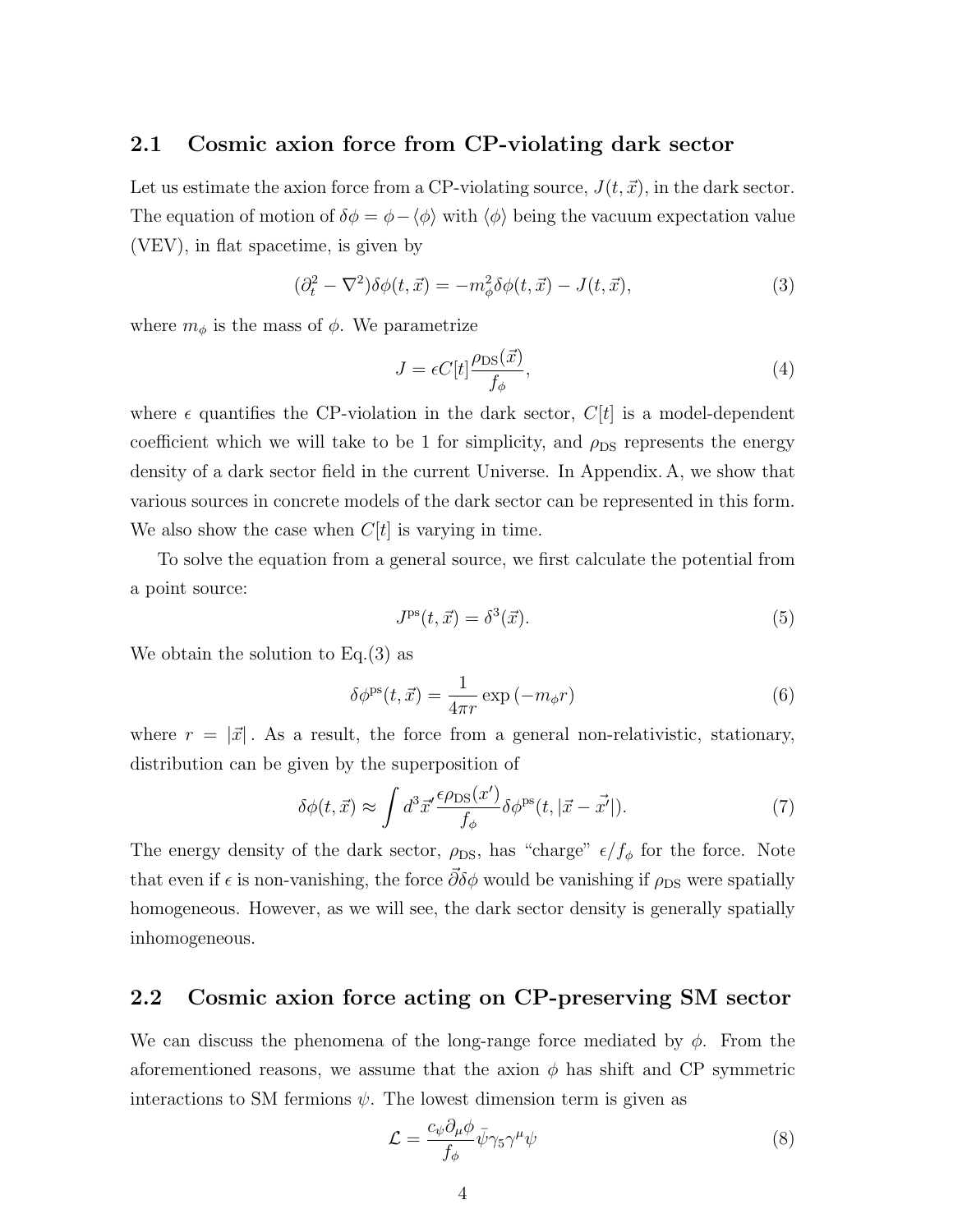where  $c_{\psi}$  is a dimensionless constant. If there is such a term coupling to quarks, one obtains the couplings to the nucleons below the QCD scale

$$
\to \frac{c_N \partial_\mu \phi}{f_\phi} \bar{N} \gamma_5 \gamma^\mu N. \tag{9}
$$

where  $c_N$  is a constant which is related with  $c_{\psi}$  for quarks, and  $N = p, n$  is a nucleon. We emphasize that  $\phi$  is not a QCD axion. Since interaction (8) itself is completely shift symmetric, the QCD instanton does not generate the potential of  $\phi$ . In other words, the shift symmetry is anomaly-free to the color gauge group [50, 73–80].

At the non-relativistic limit of the fermion, one obtains the interacting Hamiltonian as

$$
H \simeq -\frac{c_i}{f_\phi} \vec{\partial} \delta \phi \cdot \vec{\sigma}_i. \tag{10}
$$

Here  $i = e, \mu, n, p$  etc. We can make a proper Lorentz transformation from/to this basis to get the hamiltonian in the relativistic limit.<sup>1</sup>

The Hamiltonian resembles the one for magnetic moment interaction,  $\mu_i \vec{B} \vec{\sigma}_i$ . One can identify the "magnetic field" of

$$
\vec{B}_{\text{eff}} \equiv \frac{c_i \vec{\partial} \delta \phi}{(\mu_i f_\phi)}\tag{11}
$$

coupled to the "magnetic moment",  $\mu_i \vec{\sigma}$ . The neutron  $(i = n)$  has the value of  $\mu_n \approx -1.9\mu_0$ , a proton  $(i = p)$  has  $\mu_p \approx 2.8\mu_0$ , where  $\mu_0 \equiv e/2m_N \approx 0.1 e \cdot \text{fm}$  is the nuclear magneton. For the charged lepton  $i = e, \mu, \tau, \mu_i \approx e/2m_i$ .

### 2.3 Cosmic axion force from DM

Let us give some concrete examples for the cosmic axion forces. A most important source perhaps is the DM. Due to the primordial density perturbation and structure formation, the DM must be spatially inhomogeneous. Alternatively, we may also have compact objects formed by DM [22, 82] or topological defects such as domain walls [26–28], which will be our later topic.

<sup>&</sup>lt;sup>1</sup>Since  $\delta\phi$  is time-independent, boosting a fermion does not enhance the spin precession frequency (it is enhanced in the rest frame by a Lorentz factor due to the Lorentz contraction, but it cancels out in the Laboratory frame due to the time duration). This is different from the fermion precession in an oscillating axion DM background. In this case, the spin precision is proportional to the velocity and thus the precession frequency is enhanced by a Lorentz boost [81]. On the other hand, a deuteron-like particle has a negative anomalous magnetic moment. In a storage-ring experiment of the particle, the spin can be frozen in the lab frame. It may be a good experimental tool searching for the cosmic axion force.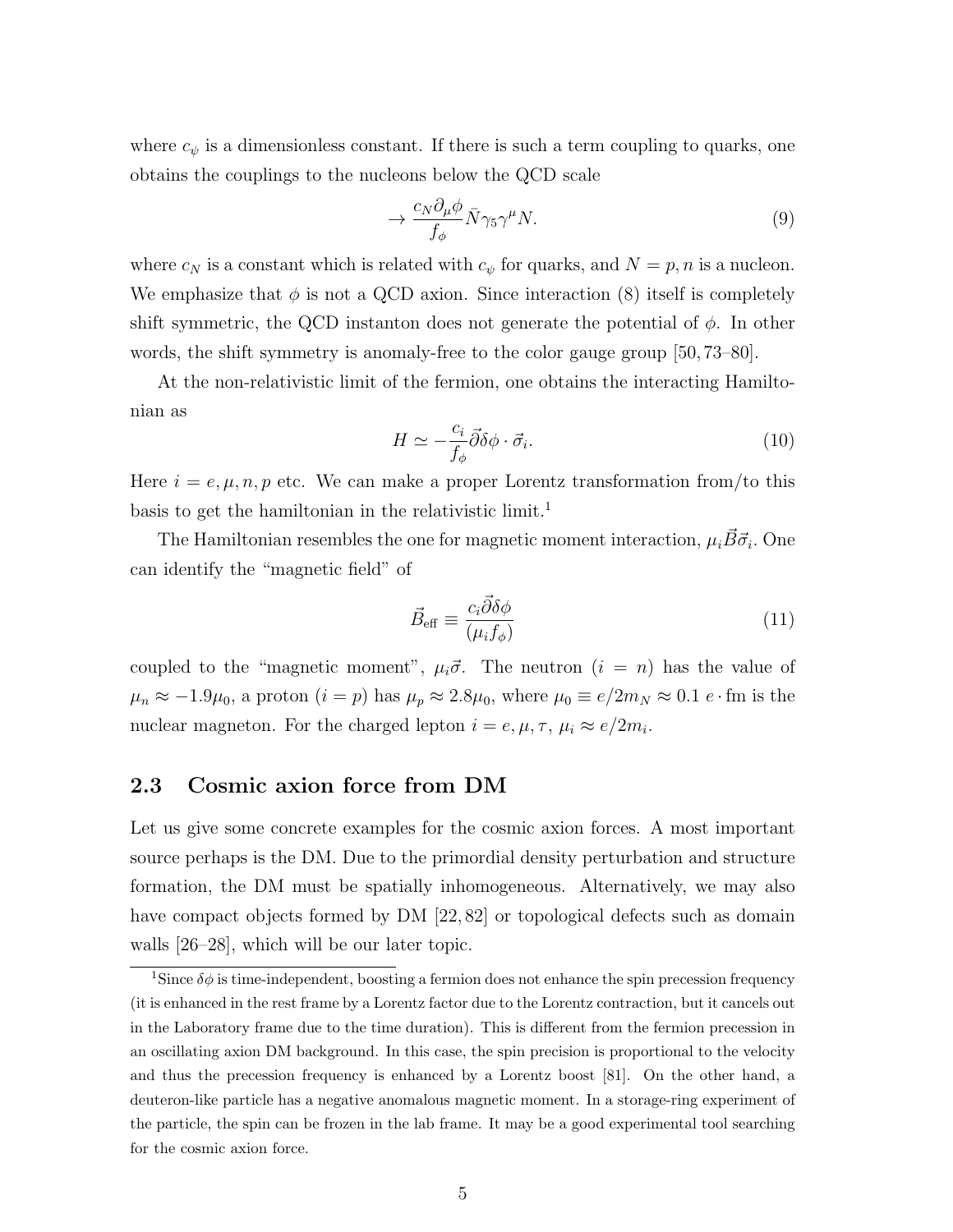We divide the energy density of the DM,  $\rho_{DS}$ , into two parts,

$$
\rho_{\rm DS} = \rho_{\rm galactic} + \rho_{\rm extra} \tag{12}
$$

where  $\rho_{\text{galactic}}$  ( $\rho_{\text{extra}}$ ) is the energy density contribution from our galaxy by assuming some standard distributions (extra galactic component).

Let us adopt the NFW DM profile for  $\rho_{\text{galactic}}$  [83,84]. One can calculate the force contribution from

$$
\rho_{\text{galactic}} = \rho_{\text{NFW}} = \frac{\rho_s r_s}{r} \left( 1 + \frac{r}{r_s} \right)^{-2} \tag{13}
$$

where  $\rho_s \approx 0.184 \,\text{GeV/cm}^3$ ,  $r_s \approx 24.43 \,\text{kpc}$ , and the position of the sun is at  $r \approx$  $r_{\odot} \approx 8.33$  kpc. Then one can calculate the potential from (7) and obtain the cosmic axion force by taking the derivative. This contribution gives  $B_{\text{eff}}$  towards or opposes to the galactic center depending on the sign of  $c_i \epsilon$ . This is because the DM distributes spherically around the galactic center in the NFW profile.

In most of the space within the horizon,  $\rho_{\text{extra}}$  should be  $\rho_{\text{crit}} \times \Omega_{\text{DM}}$  where the critical density of the Universe  $\rho_{\rm crit} \approx 1.1 \times 10^{-5} h^2 \text{ GeV/cm}^3$  and  $\Omega_{\rm DM} h^2 \approx 0.12$  [85], with  $h \approx 0.67$  being the reduced Hubble parameter. An inhomogeneous distribution must exist due to the primordial density perturbation of  $\mathcal{O}(10^{-3})\%$  from inflation [85]. We parametrize the inhomogeneity of  $\rho_{\text{extra}}$  as

$$
\vec{\xi} \equiv \left(\rho_{\rm crit}\Omega_{\rm DM}\frac{1}{3m_{\phi}}\right)^{-1} \int d^3\vec{x'} \rho_{\rm extra}(\vec{x'}) \frac{\vec{x} - \vec{x'}}{|\vec{x} - \vec{x'}|^3} \exp\left(-m_{\phi}|\vec{x} - \vec{x'}|\right). \tag{14}
$$

If the dark sector distribution is spatially inhomogeneous  $\xi \neq 0$ . We turn on this contribution if  $r > r_s$ . If  $\rho_{\text{extra}}$  contribution is dominant, we obtain an effective magnetic field of  $\mu_i \vec{B}_{\text{eff}} = \epsilon \vec{\xi}^{\frac{c_i \rho_{\text{crit}} \times \Omega_{\text{DM}}}{f_{\text{2}m_i}^2}$  $f_{\phi}^{\text{crit}} \times u_{\text{DM}}$ , which should increase if we decrease  $m_{\phi}$  by fixing  $f_{\phi}$ . However, as we will see soon, this component is subdominant when  $m_{\phi}$  is greater than the Hubble constant.

The cosmic axion force induces the spin precession of the SM fermions that couple to the axion. The effective magnetic field [T] are given in Fig. 2 with  $\xi = 10^{-5}$  for the nucleon and electron precessions in the upper and lower panels, respectively, with  $c_p = 1$  and  $c_e = 1$ .  $\epsilon = 1$  is fixed. Red dotted contours represent the possible sensitivity reaches of magnetometers (See Sec. 3). The shaded region in the bottom may be excluded by astrophysical bounds (see the following). With general  $\epsilon, c_i$  the vertical axis can be regarded as  $\log_{10} \left( \sqrt{\frac{g_{a\psi}^{(p)}}{g_{a\psi}^{(p)}}} \right)$  $\overline{u^{(p)}_{a\psi_i\psi_i} g^{(s)}_{a\text{DMDM}}}\Big)^{-1} m_{\psi_i m_{\text{DM}}}/\text{GeV}$  with  $g_{a\psi_i\psi_i}^{(p)} = c_{\psi_i} m_{\psi_i}/f_\phi$  and  $g_{a\text{DMDM}}^{(s)} = \epsilon m_{\text{DM}}/f_\phi$  (see also Appendix A for  $g_{a\text{DMDM}}^{(s)}$ ).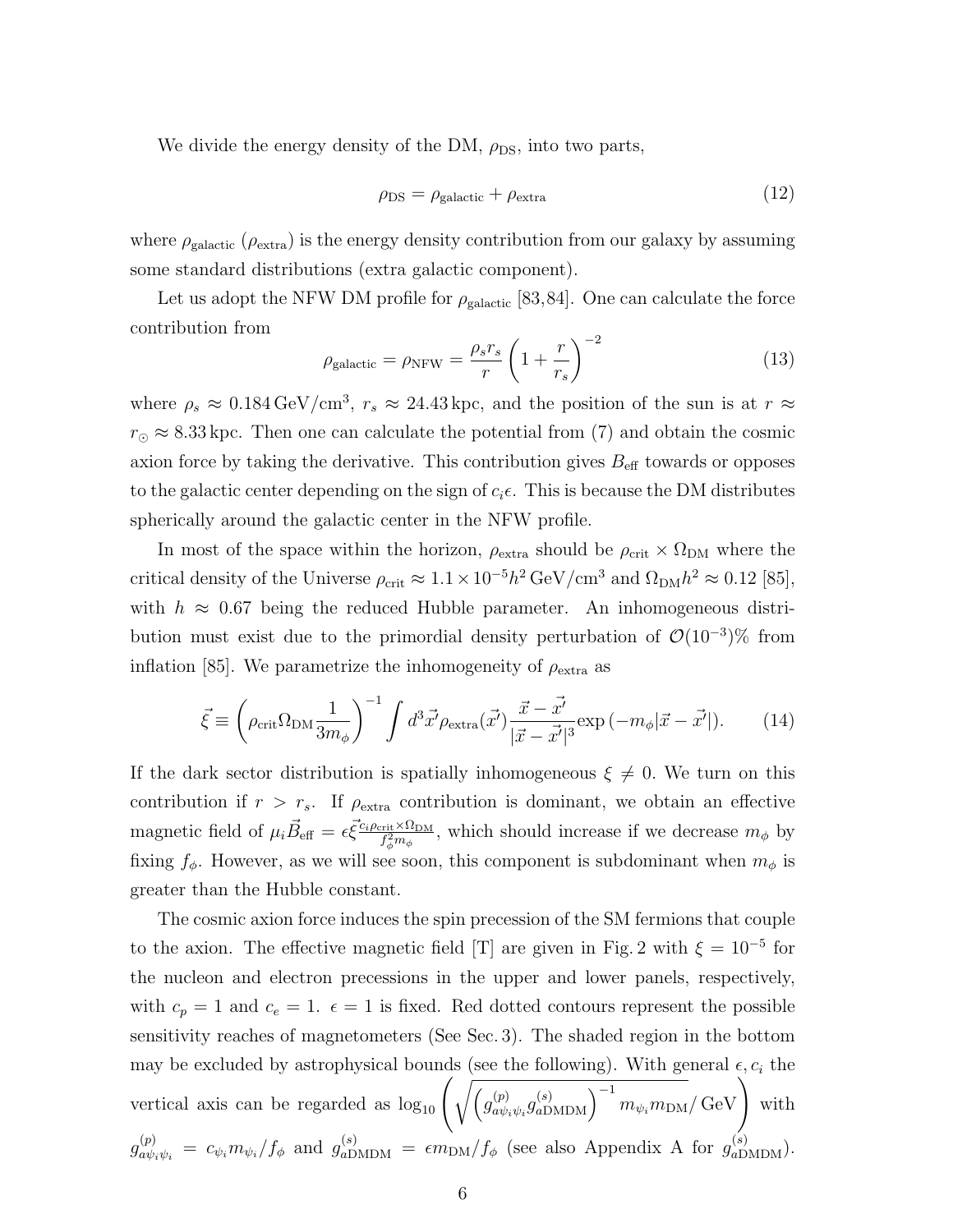When  $1/m_{\phi}$  is much larger than  $r_{\odot}$ , the induced magnetic field is almost constant. This is because the force from  $r \gg r_{\odot}$  cancels out. This effect represents that the force is dominantly from the DM around the galactic center. When  $1/m_{\phi}$  is much larger than the size of our galaxy, on the other hand, the force from the density perturbation should become more important in principle. However, from the numerical estimation, we found that the extragalactic component is subdominant in the mass range shown in the figure. When  $1/m_{\phi}$  is larger than the range shown in the figure, i.e. larger than the horizon size, the cosmic axion force from out of the Hubble horizon should not reach us. Therefore we can conclude that the robust prediction of this scenario is the direction of the effective magnetic field, which is towards or opposes to the galactic center.

If the dark sector particle, on the other hand, forms a compact object, the force direction might be biased to the object. We can use  $\xi \gg 10^{-5}$  to estimate the size of the magnetic field for this effect. The formation of a compact object, the position and the typical  $\xi$  are model-dependent. We will discuss the possibility of the cosmic axion force from an axion domain wall in Sec. 2.4.

Constraints on the DM scenario The axion is extremely light and it couples to the SM fermions. Such axion may be constrained from astrophysics and cosmology. Since the energy density or the potential height,  $\rho_{\phi} \ll f_{\phi}^2 m_{\phi}^2$ , is extremely small in the viable region ( $f_{\phi} \lesssim 10^{14} \text{ GeV}$ ), the constraints for the overproduction of  $\phi$  as DM or dark energy [86] are negligible. However, there is an important constraint: the stellar cooling. If  $\phi$  couples to nucleon (electron),  $f_{\phi} \gtrsim 10^8 \,\text{GeV}$  ( $f_{\phi} \gtrsim 10^9 \,\text{GeV}$ ) is required from the cooling constraints of SN1987A [87–90] (Red giant stars [91, 92]). On the other hand, with  $f_{\phi} \lesssim 10^8 \,\text{GeV}$  one should also care axion monopole force induced by the nucleon in the QCD sector via CP-violation [55, 56]. If the strong CP phase,  $\theta_{\rm CP}$ , is non-vanishing, an axion-nucleon Yukawa coupling is induced  $g_{aNN} \sim \theta_{\rm CP} f_\pi/f_a$ with  $f_{\pi} \sim 130 \,\text{MeV}$  being the pion decay constant. In fact, the strong CP phase should not be completely vanishing and should satisfy  $10^{-17}$ - $10^{-16} \lesssim |\theta_{\rm CP}| \lesssim 10^{-10}$ . Here the upper bound is from the non-observation of the neutron EDM and the lower bound comes from the electroweak contribution (by assuming a QCD axion) [93]. Even if we introduce the QCD axion to solve the strong CP problem, a CP-violating week interaction drives the minimum of the QCD axion slightly away from the CPconserving place. By taking into account the CP-violating effect, the nucleon also induces a monopole potential, which is constrained by the aforementioned test of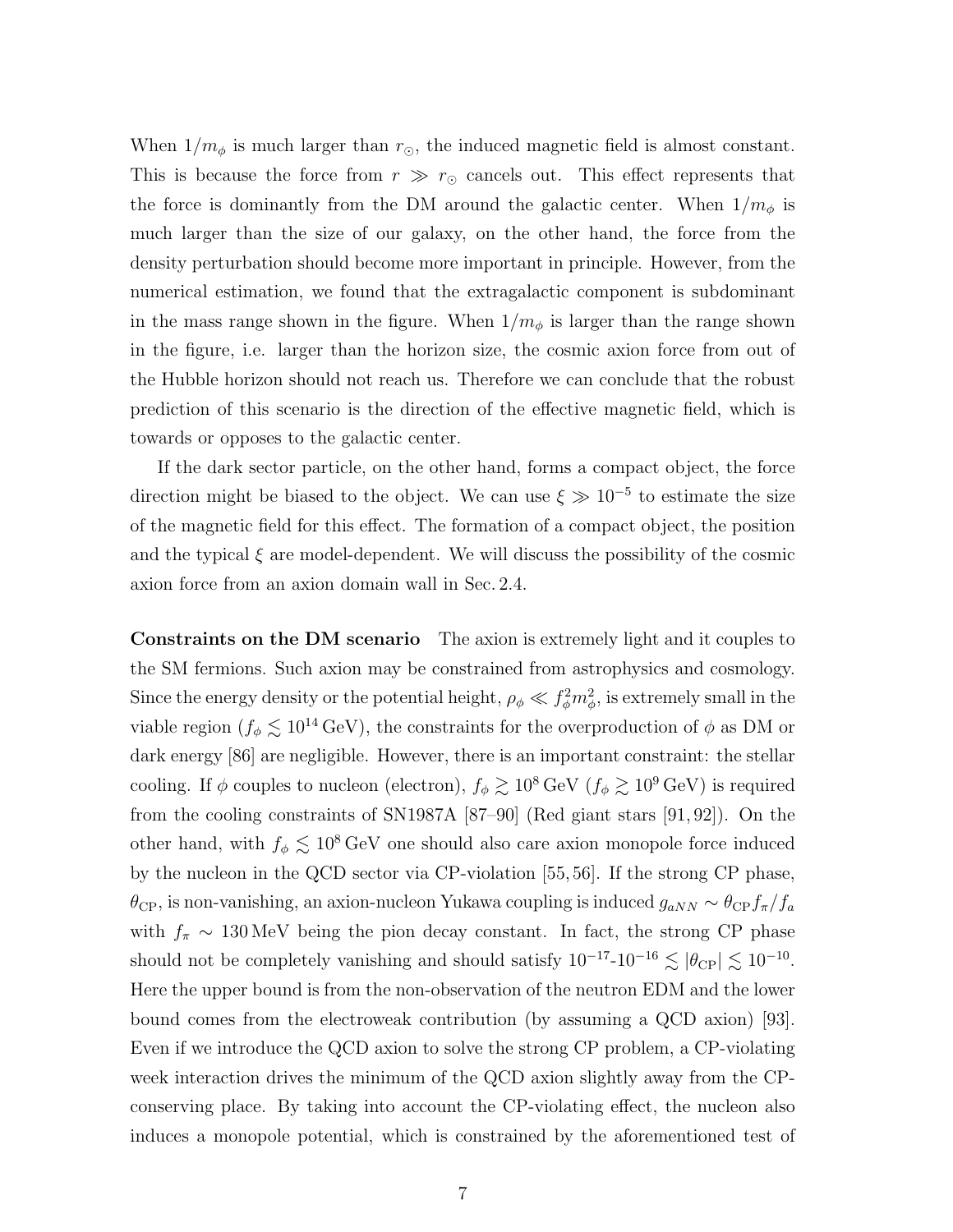

Fig. 2: Contours of the effective magnetic field,  $|\vec{B}_{\text{eff}}|$  [T], for proton [upper panel] and electron [lower panel] from the cosmic axion force induced by the DM with  $c_p = 1$ and  $c_e = 1$ , respectively. In both figures we take  $\epsilon = 1$  and assume the NFW DM profile. The direction is towards or opposes to the galactic center. The lower colored region may be excluded by astrophysical bounds. The red dotted curve represents  $\simeq 0.5$ aT, the sensitivity reaches for the magnetometers estimated in the next section.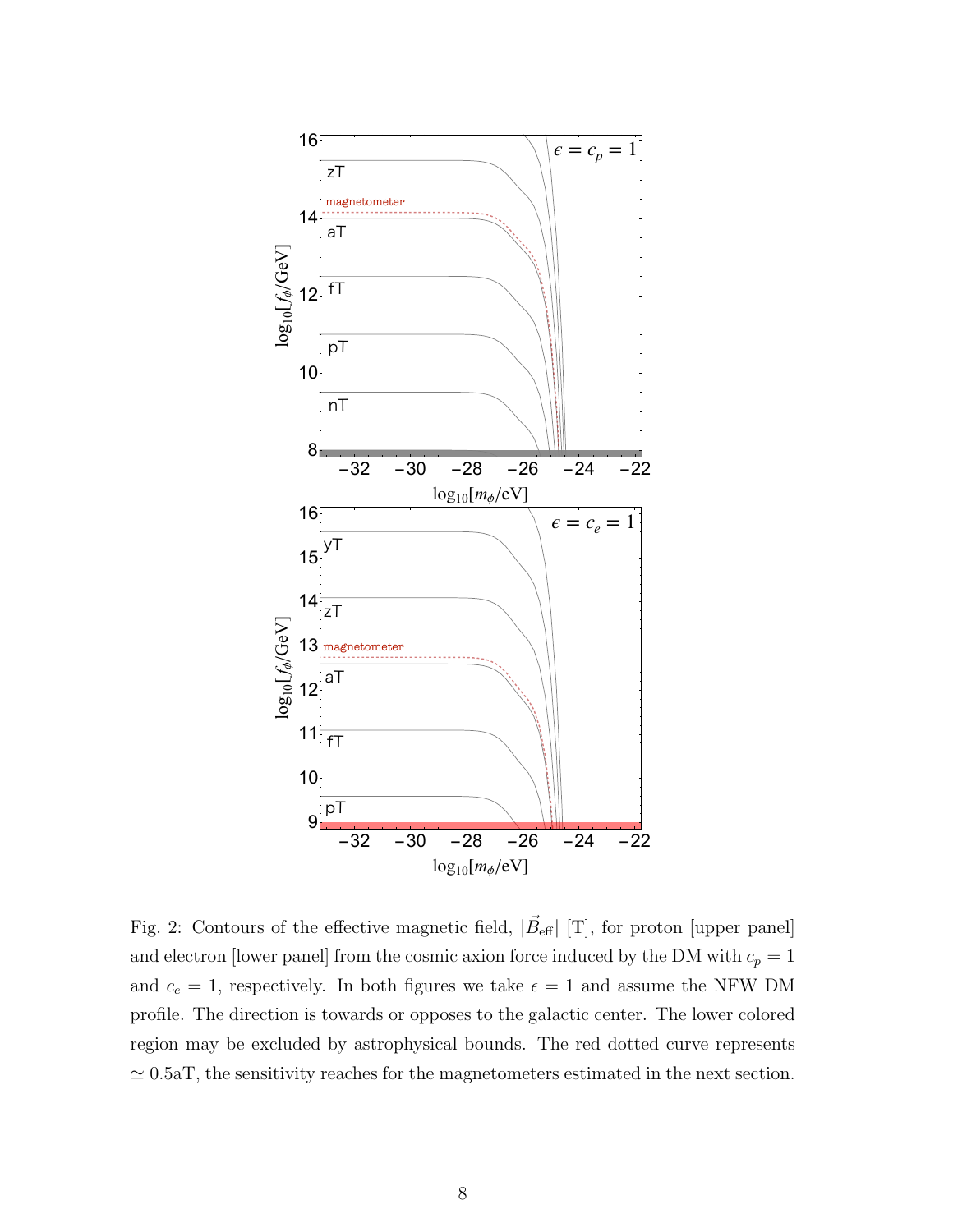monopole-monopole interaction [71] and monopole-dipole interaction [94] between visible particles (See also [48, 57, 58]). We get the constraint  $f_{\phi} \gtrsim 10^7 \text{ GeV}$  if  $\theta_{\text{CP}} =$  $10^{-17}$  for  $m_{\phi} \lesssim 10^{-15}$  eV. We find that the reach of  $f_{\phi} \sim 10^{14}$  GeV for our monopoledipole interaction between dark and visible sectors can be many orders of magnitudes beyond those set by the astrophysical and ordinary long-range force constraints.

The reason that the cosmic axion force from DM can be very strong is that the force is from a constructive superposition over a cosmological scale. This is similar to the fact that we feel gravity despite it is extremely weaker than the electromagnetic force. The reason that the interaction between dark and visible sectors is less constrained than the one between visible sectors is the difficulty to measure the dark sector interaction. Indeed, the constraint on DM monopole-monopole interaction is even weaker [95]. For instance, the asymmetric DM from dark baryon (See the Appendix A), who may have mass around  $m_{N'} = \mathcal{O}(1) \text{GeV}$ , should satisfy  $f_\phi \gtrsim 10^{-2} m_{N^\prime}.$ 

#### 2.4 Cosmic axion force from domain wall

A simple example for a compact object or a topological defect is a domain wall. There are various mechanisms to form the axion domain wall [26–28]. The interesting point for our scenario is that the interaction between an axion and a axion domain wall is generically CP-violating (see the Appendix A). If the axion domain wall follows the so-called scaling solution, we expect  $\mathcal{O}(1)$  domain walls within a Hubble horizon. To evade the domain wall problem, the tension of the domain wall should satisfy [96,97]

$$
\sigma_{\text{DW}} \lesssim (1 \,\text{MeV})^3. \tag{15}
$$

If the axion domain wall couples to another axion,  $\phi$ , the long-range force is emitted from the wall. The limited amount of the domain walls implies that the force is difficult to be canceled out unless we tune the position and direction of several domain walls. In the following we consider for simplicity that there is only a single domain wall inside our Hubble horizon and stretch over perpendicular to the position vector,  $\vec{r}_{DW}$ .

The potential from a non-relativistic domain wall can be calculated as

$$
\delta\phi(t,\vec{x}) \approx \int d^2\vec{x}_{\perp} \frac{\epsilon\sigma_{\rm DW}}{f_{\phi}} \delta\phi^{\rm ps}(t,|\vec{x}-\vec{x'}|). \tag{16}
$$

where the integral is performed on the surface of the domain wall. Then we obtain,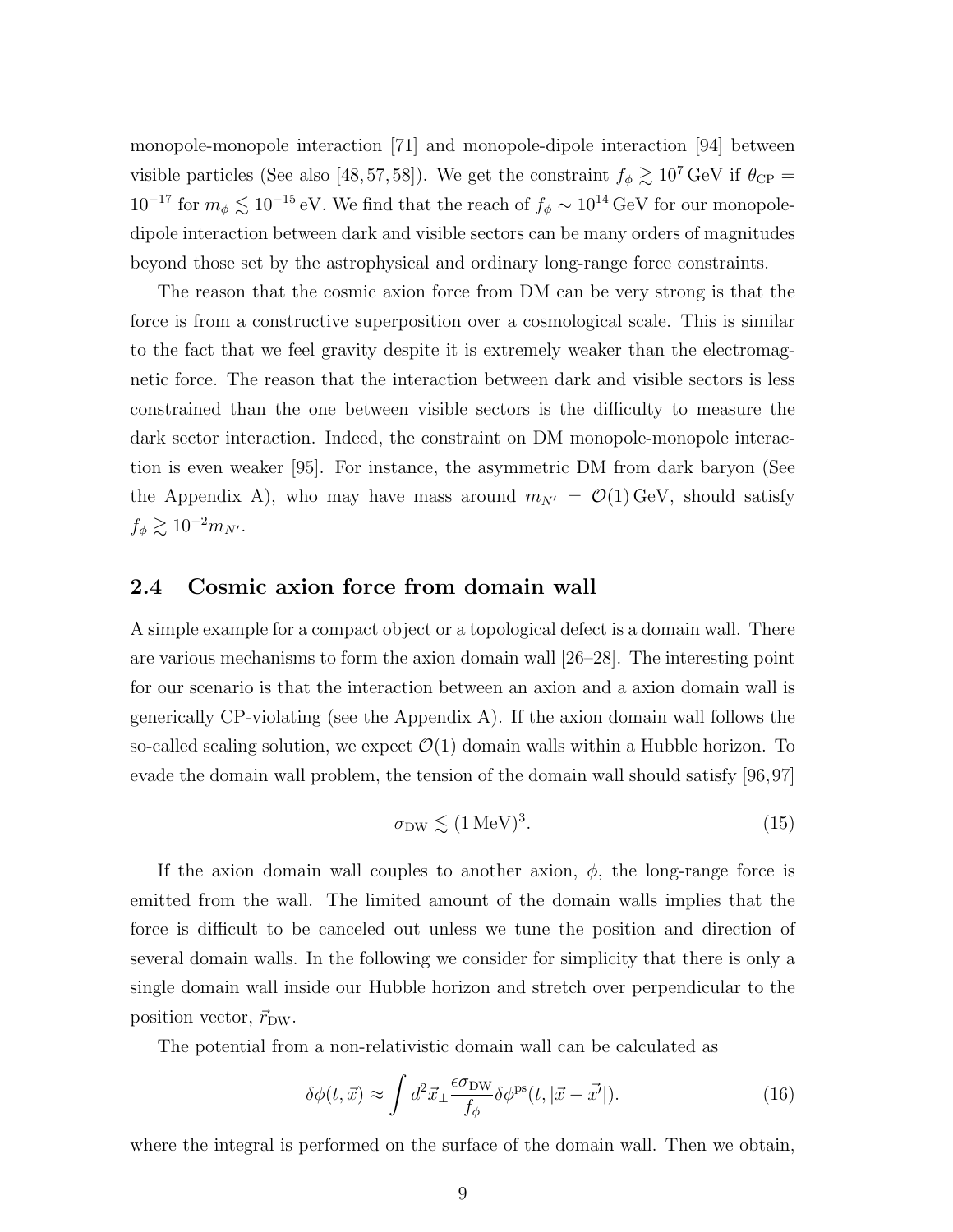analytically,

$$
\delta\phi(t,\vec{x}) = \epsilon \frac{\sigma_{\text{DW}}}{f_{\phi}} \frac{e^{-m_{\phi}|\vec{r}_{\text{DW}}|}}{2m_{\phi}}.
$$
\n(17)

The force is perpendicular to the wall and behaves as an effective magnetic field, e.g. for a proton as

$$
|\vec{B}_{\text{eff}}| = 3 \,\text{aT} \times \gamma_{\text{DW}} \epsilon c_p e^{-|\vec{r}_{\text{DW}}| m_{\phi}} \left(\frac{10^{12} \,\text{GeV}}{f_{\phi}}\right)^2 \frac{\sigma_{\text{DW}}}{\left(1 \,\text{MeV}\right)^3},\tag{18}
$$

where  $\gamma_{\text{DW}} \equiv 1/\sqrt{1-(\dot{r}_{\text{DW}})^2}$  is the Lorentz factor for the domain wall motion, which takes into account the Lorentz contraction and may enhance the magnetic field. This is exponentially suppressed if  $|\vec{r}_{DW}|$  is larger than  $1/m_{\phi}$ . For the cosmic axion force mediated by a lighter axion than  $1/|\vec{r}_{DW}|$ , the effective magnetic field does not depend much on the distance to the domain wall. Therefore, the cosmic axion force can be mediated to Earth from an extremely distant domain wall.

We may wonder if the axion, a, forming the domain wall can also mediate the force. Indeed, there is a force mediated by a. That is nothing but the gradient of domain wall configuration. The corresponding magnetic field is now being searched for in GNOME experiment [68–70]. The experimental advantage of introducing another light axion is that the force range,  $1/m_{\phi}$ , can be much longer than the wallsize  $1/m_a$  with  $m_\phi \ll m_a$ . Then the probability for the interaction with the detector on Earth is extremely enhanced. The disadvantage may be that the magnetic field is almost a constant value unless  $|\vec{r}_{DW}| \sim 1/m_\phi$  and domain wall is moving.

## 3 Measurement of cosmic axion force

So far we have shown that the cosmic axion force can theoretically exist, behaves as the effective magnetic field, which induces the spin precession of the SM fermions. The precession frequency is given as, e.g.,

$$
f_{\text{electron}} = 2.4 \text{day}^{-1} \times \frac{|\vec{B}_{\text{eff}}|}{f\text{T}}
$$
 (19)

$$
f_{\text{proton}} = 1.3 \text{year}^{-1} \times \frac{|\vec{B}_{\text{eff}}|}{f\Gamma} \tag{20}
$$

for electron and proton, respectively.

This magnetic field features the following properties: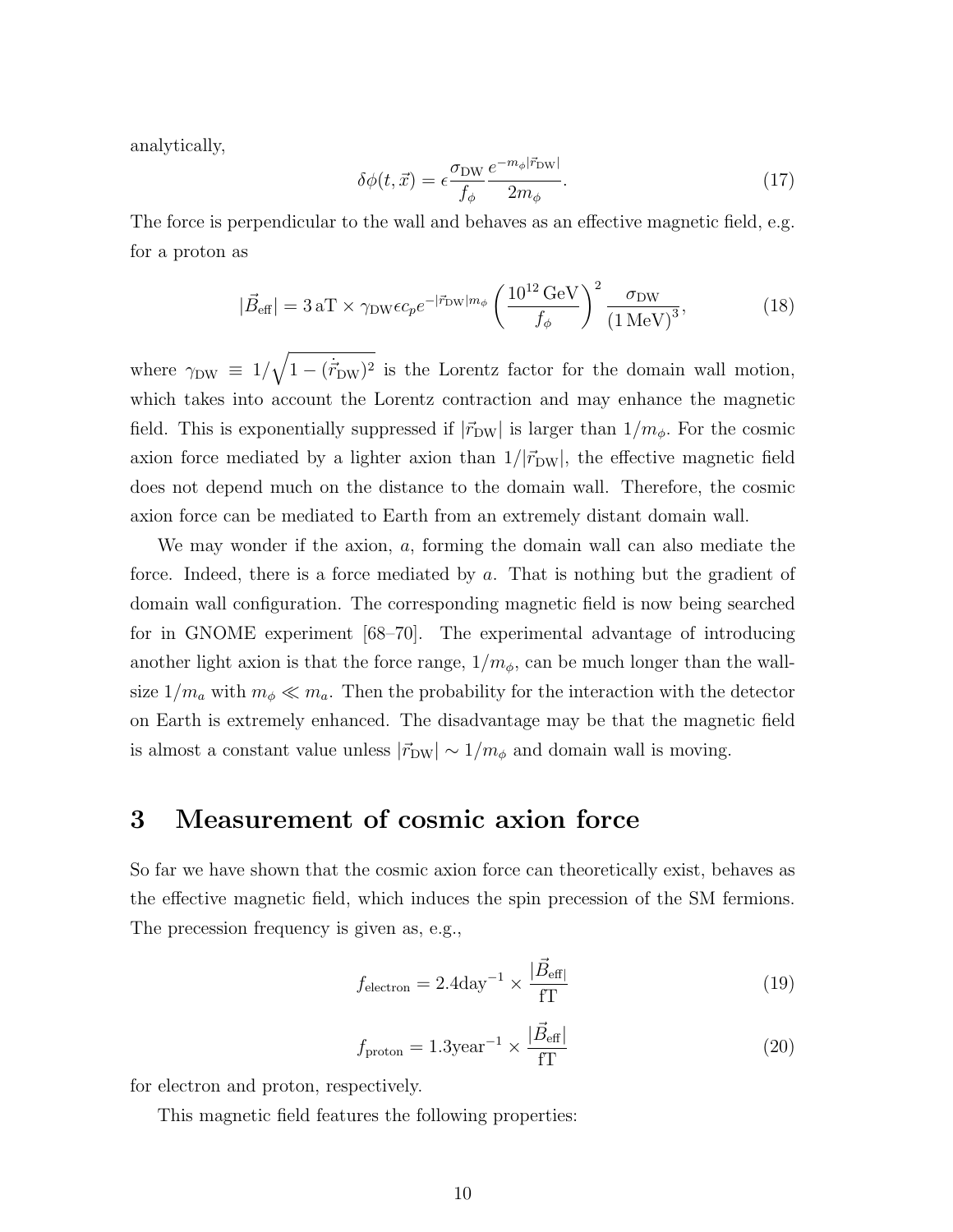- The effective magnetic field is kept intact even if we shield all the ordinary magnetic fields away (See the discussions in Sec. 3.3 for electron coupling).
- The effective magnetic field is towards a fixed direction, as the galactic center, everywhere on Earth.
- The effective magnetic field is almost constant within an experimental timescale say  $> O(1)$  yr.

By keeping in mind those properties we discuss the testability of the cosmic axion force in this section.

## 3.1 Magnetometers and daily modulation

A magnetically shielded atomic magnetometer could be a detecter for the pseudomagnetic field,  $\vec{B}_{\text{eff}}$  . It effectively screens conventional magnetic fields for a whole day, and the axionic monopole signals can be accumulated. However, usually, an atomic magnetometer has directional sensitivity and this direction will have a precession unless it is orthogonal to the axial tilt direction. Here we consider the detector directing along the celestial equator, for simplicity, to reduce precession error.

When the magnetometer is operating, the axionic monopole gives a constant signal for a short period. By taking into account the Earth's rotation, the signals have daily modulation. Figure 1 illustrates a conceptual diagram of the possible monopole (black) search using the atomic magnetometer as a detector (red) in the Earth (blue). The angle between the monopole position vector from the detector and its sensitive direction is  $\theta$ . Thus the daily modulation depends on  $\theta$ . Roughly speaking, the signal amplitude is reduced by a factor of  $\cos(\theta)$ . Then the daily modulation peak-to-peak amplitude will be

$$
\delta B \approx 2 \left| \vec{B}_{\text{eff}} \right| \cos \theta,\tag{21}
$$

where the cosine term gives  $\cos \theta \geq 0.1$  for  $\theta \leq 84.3^{\circ}$ . For practical case, one has

$$
\delta B \ge 0.2 \left| \vec{B}_{\text{eff}} \right|.
$$
 (22)

In the following we estimate the sensitivity, by taking care of the daily modulation by taking  $\cos \theta = \mathcal{O}(1)$ . We note that since we know the direction of the galactic center (the galactic longitude and latitude  $\sim$  0), we can optimize the direction of the detector when we measure the force from DM.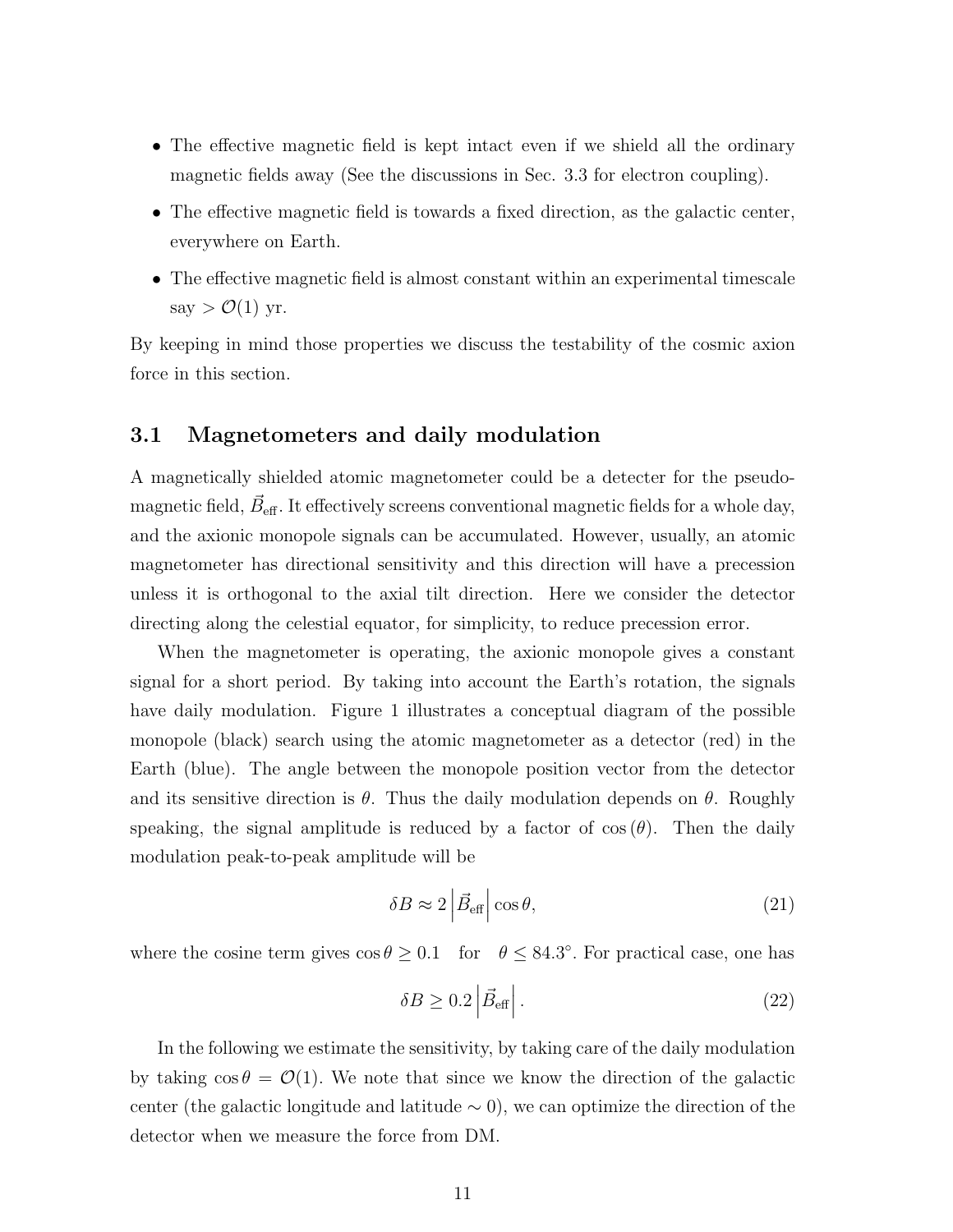#### 3.2 Sensitivity estimation

Depending on the experimental design, the averaging method can be used in two ways; incoherent averaging, and coherent averaging (See Appendix. B). The dependency of experiment repetition number  $N$  for a signal to noise ratio (SNR) is different depending on the averaging type as:

$$
SNR_{p}^{i} = \left(\frac{B_{sig}}{B_{noise}}\right)^{2} \sqrt{N}
$$
  
\n
$$
SNR_{p}^{c} = \left(\frac{B_{sig}}{B_{noise}}\right)^{2} N,
$$
\n(23)

where the superscripts  $i$ , c denote the incoherent averaging and the coherent averaging respectively. Here we used the SNR as power, which is square of the field SNR. For white noise, the  $B_{\text{noise}}$  can be written with power spectral density  $(\delta B_n)$  with unit of T/ $\sqrt{Hz}$  as: √

$$
B_{\text{noise}} = \delta B_n \sqrt{2b},\tag{24}
$$

where  $b$  is resolution bandwidth, and numerical factor 2 comes from the Nyquest theorem. For example, the nucleon-electron co-magnetometer has sensitivity order of  $1 fT/$  $^{\cdot}$  , Hz range in the low frequency region less than  $1 \mu$ Hz [98–100]. Since the cosmic axion force has a daily modulation, one can use the coherent averaging method. For target  $SNR = 7$ , repetition number 300, and resolution bandwidth  $10 \mu$ Hz for 1 day time series data as a single measurement, the detectable signal strength is,

$$
B_{\rm sig} \approx 0.5 \,\mathrm{aT} \left[ \frac{7}{\mathrm{SNR_p^c}} \right]^{0.5} \left[ \frac{N}{300} \right]^{0.5} \left[ \frac{1 \,\mathrm{fT}/\sqrt{\mathrm{Hz}}}{\delta B_n} \right] \left[ \frac{10 \,\mu \mathrm{Hz}}{b} \right]. \tag{25}
$$

## 3.3 On magnetic shielding and force direction measurement

Most atomic magnetometers use either alkali metals or noble gases. Those magnetometers have two steps (if one omits optical pumping); first, spin precession motion with angular frequency  $\omega$  under magnetic field B

$$
\omega = \gamma B,\tag{26}
$$

where  $\gamma$  is the gyromagnetic ratio of an optical medium. The second step is probing a polarization by dichroism or birefringence.

We have started with an atomic magnetometer having an exotic electron spin coupling to a light axion. However, since the axion force also acts on the electron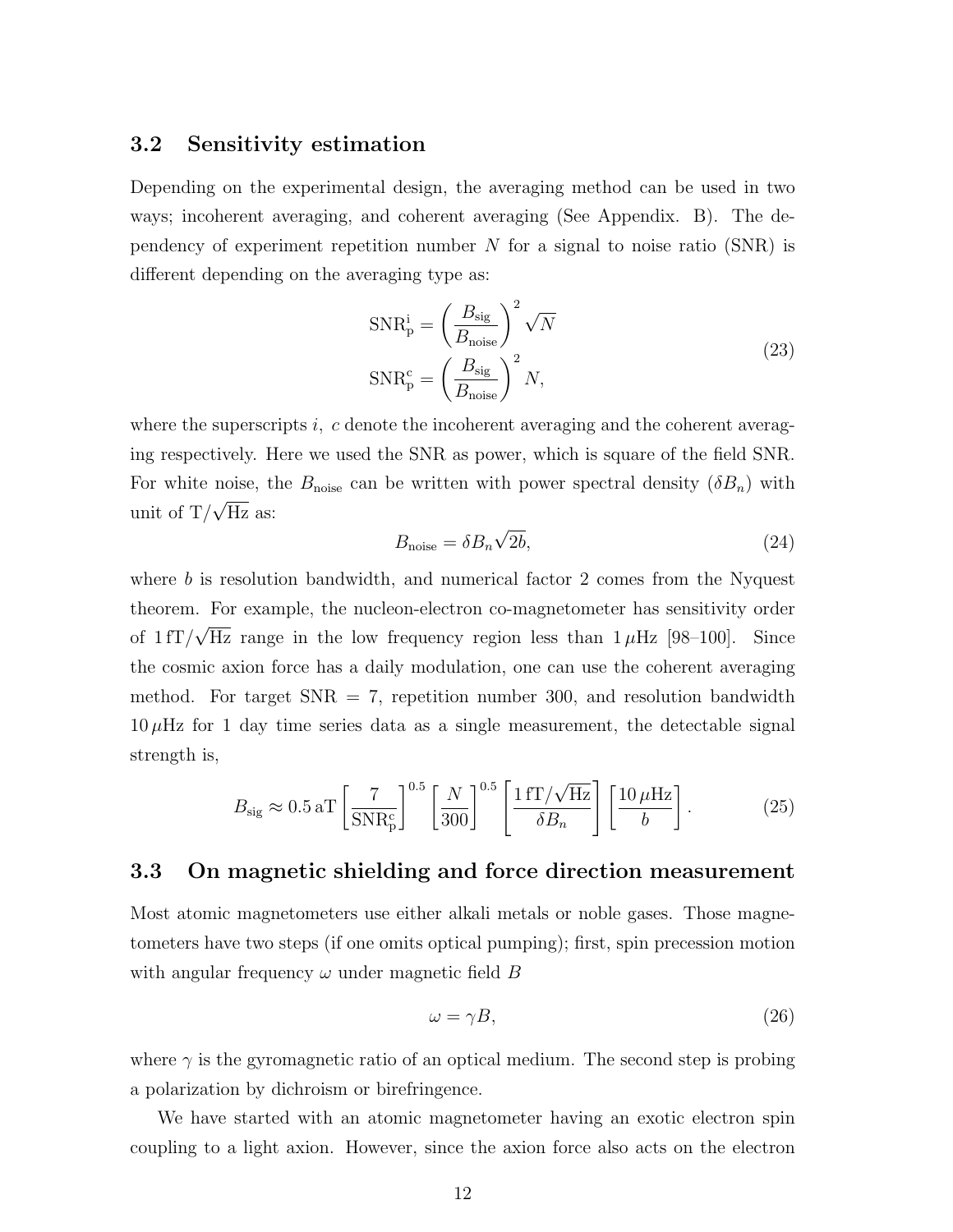in a ferro-/ferri-magnetic shielding, this electron coupling could be screened [101]. Since they are conventionally used in atomic magnetometers, the effective magnetic field seen by an electron will be suppressed by  $\mathcal{O}(100)$  if this effect fully occurs. However, we argue that this problem may be avoided if the effective magnetic field is in sub fT range. The time-scale of the induced motion of an electron spin is longer than a day (see Eq.  $(19)$ ), i.e. the induced magnetic field for the shielding is in the time-averaged force direction in the Laboratory frame. However, the (daily modulating) spin precession may be around a different direction than the original force direction due to the shielding. In this case, we may measure the force direction with several detectors at different places like in GNOME. Alternative simple possibility to avoid this problem is to rotate the shield much faster than  $f_{\text{electron}}$  while keeping the magnetometer intact.

Instead, nucleon coupling is not affected by the magnetic shielding and we do not need to care this issue. From the daily modulation of the nucleon spin motion, we can measure the force direction. It will be a smoking-gun evidence of our scenario if the force direction is towards the galactic center.

## 4 Conclusions and discussion

We have studied a very light axion as a mediator of a long-range force between the dark sector and visible sector. The key assumption is that the dark sector, from which the force originates, has CP-violation. Even if the dark sector component is extremely far away, it can affect the Laboratory detector on Earth via the long-range force. The force behaves as a magnetic field which induces the spin precessions of nucleons or leptons. The precession is around a fixed direction and is kept even with an ordinary magnetic field shielding. Such precessions can be detected in magnetometers via the daily modulation of signals. The constant effective magnetic field towards the galactic center is a smoking gun prediction of the cosmic axion force from the dark matter.

Let us mention a few extensions of our proposal. First of all, a similar scenario can be obtained if the dark sector is charged under a dark abelian gauge group, whose gauge field couples to the visible particles via electric dipole moment operators. Another interesting possibility is that the axion  $\phi$  forms non-trivial distribution around an ordinary star like in Ref. [102], which discusses finite density corrections for the QCD axion potential in a neutron star. In our case,  $\phi$  does not get the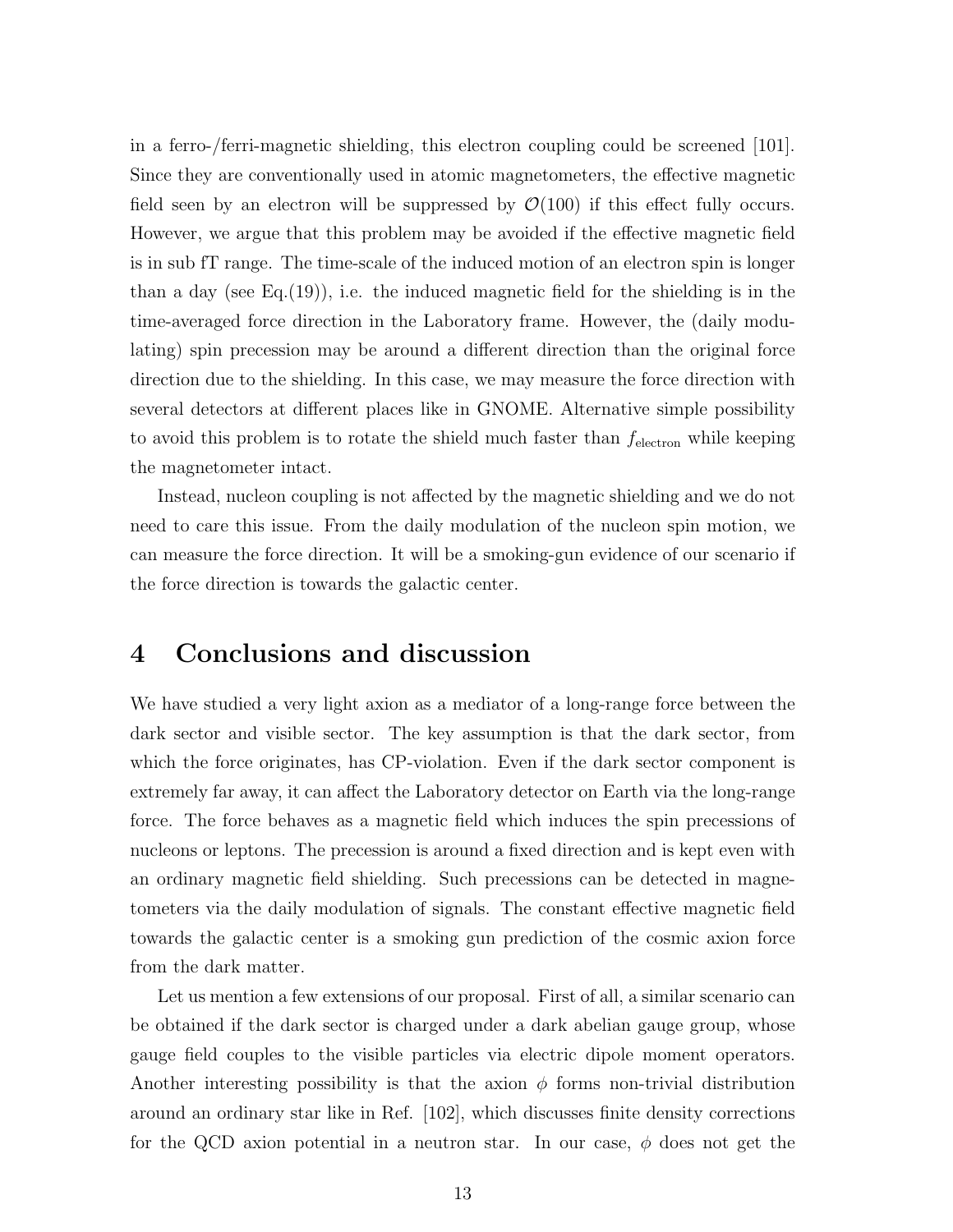potential from QCD instanton and this effect is neglected. However, the Peccei-Quinn (PQ) symmetry can be restored inside a star if the PQ field for the axion is light enough compared to the finite density effect inside a star. The PQ field and matter coupling may be caused by the mixing between the PQ field and the Higgs field. Then, the axion field may obtain a non-trivial distribution around the star, and thus the gradient of  $\phi$  behaves as the cosmic axion force. In this case the force direction may be almost towards or opposes to Sun, especially when  $1/m_{\phi}$  is not too larger than the distance between Earth and Sun.

## Acknowledgments

W. Y would like to thank the members at Center for Axion and Precision Physics Research for kind hospitality when this work was initiated and for the warm help when he was in difficulty due to COVID. D. K, Y. K, Y.C. S, and Y.K. S were supported by the IBS-R017-D1-2021-a00 of the Republic of Korea. W. Y was supported by JSPS KAKENHI Grant Nos. 16H06490, 19H05810 and 20H05851.

# A Dark sector models with CP-violating axion coupling

Let us explain that the axion coupling to the dark sector may easily violate CP. To restrict ourselves, let us consider that the theory has CP symmetry at high energy scales (at the perturbative level).

## A.1 Dark QCD with a strong CP phase

For instance, we can consider a QCD-like model (we call it dark QCD) with a nonvanishing strong CP phase coupled to the axion with (1),

$$
\mathcal{L} \supset -\theta'_{\rm CP} \tilde{G}' G' - \frac{c_{\psi'} \partial_{\mu} \phi}{f_{\phi}} (\bar{u'} \gamma_5 \gamma^{\mu} u' + \bar{d'} \gamma_5 \gamma^{\mu} d') \tag{27}
$$

where we have neglected to write down the kinetic (and mass) terms. Again we notice that the axion does not solve the strong CP problem for this model since the Lagrangian is shift symmetric under  $\phi \to \phi + \alpha$  and  $\phi$  never has a potential to eliminate  $\theta_{\rm CP}'$ . Here we have assumed that the dark quarks have two flavors, and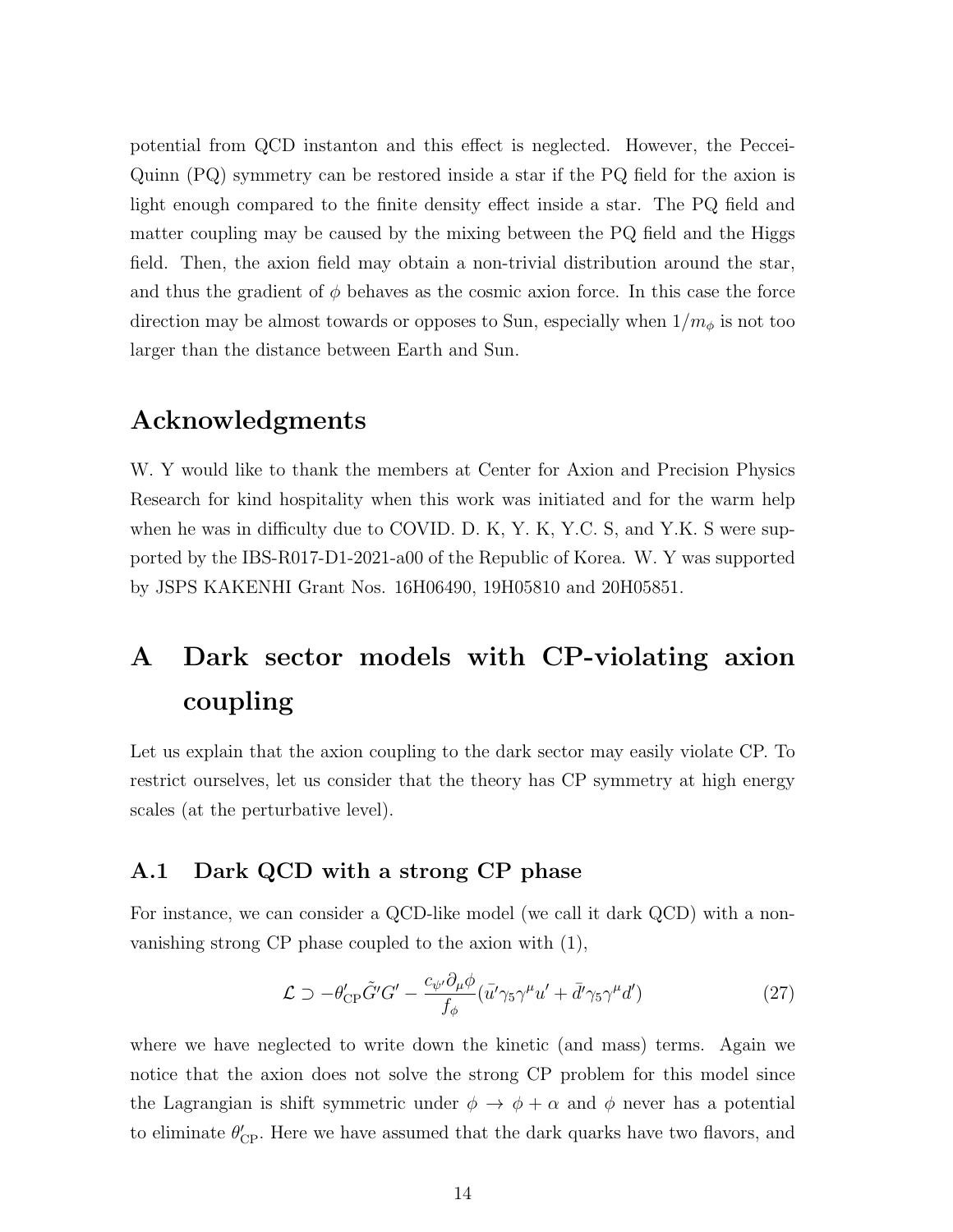axion couples to them universally. This is quite similar to the ordinary two-flavor QCD except for the CP phase and the axion couplings. Thus we expect confinement for large enough gauge coupling. Then dark nucleon,  $N'$ , will have a CP-violating Yukawa interaction,  $\mathcal{L}_{\text{eff}} \supset -g_{\phi N'N'} \phi \bar{N}'N'$ , of the form with [55, 56]

$$
g_{\phi N'N'} = \frac{\theta'_{\rm CP} c_{\psi'}}{f_{\phi}} \frac{m_{u'} m_{d'}}{(m_{u'} + m_{d'})} \langle N' | \bar{u}' u' + \bar{d}' d' | N' \rangle.
$$
 (28)

If  $m_{u'} \sim m_{d'} \sim \langle N' | \bar{u}' u' + \bar{d}' d' | N' \rangle \sim m_{N'}$ , with  $m_{N'}$  being the mass of the dark nucleon, we obtain the CP-violating coupling of order

$$
g_{\phi N'N'} \sim c_{\psi'} \theta_{\rm CP}' \frac{m_{N'}}{f_{\phi}}.\tag{29}
$$

For comparison, we mention that in the ordinary QCD, due to the fine-tuning of the strong CP phase, this term is small. However, if  $\theta'_{\rm CP}$  is not finely tuned, we have CP-violating coupling between axion and the nucleon. The dark nucleon may compose the asymmetric DM,  $\epsilon \sim \theta'_{CP} c_{\psi'}$  in this case, and  $\epsilon = \mathcal{O}(1)$  if there is no tuning. From the asymmetric DM abundance,  $m_{N'} = \mathcal{O}(1) \,\text{GeV}$ .

## A.2 Spontaneous CP breaking in axiverse

In axiverse, many axions,  $\phi_i$ , have a potential generated by a non-perturbative effect:

$$
V = V(\phi_i/f_i),\tag{30}
$$

where  $f_i$  is the decay constant. The axions enjoy discrete shift symmetry

$$
\phi_i/f_i \to \phi_i/f_i + 2\pi,\tag{31}
$$

under which the potential is invariant,

$$
V(\phi_i/f_i) = V(\phi_i/f_i + 2\pi). \tag{32}
$$

The periodicity implies that the potential can be given in the form

$$
V = -\Lambda^4 \sum_{n_j} \kappa_j \cos \left( \sum_i n_i^j \frac{\phi_i}{f_i} + \theta_j \right), \tag{33}
$$

where  $n_i^j$  $i<sub>i</sub>$  are integers. (We omit the constant term to cancel the vacuum energy today.) Immediately, we find that there are CP-phases,  $\theta_j$ . Therefore there could be CP violation in general.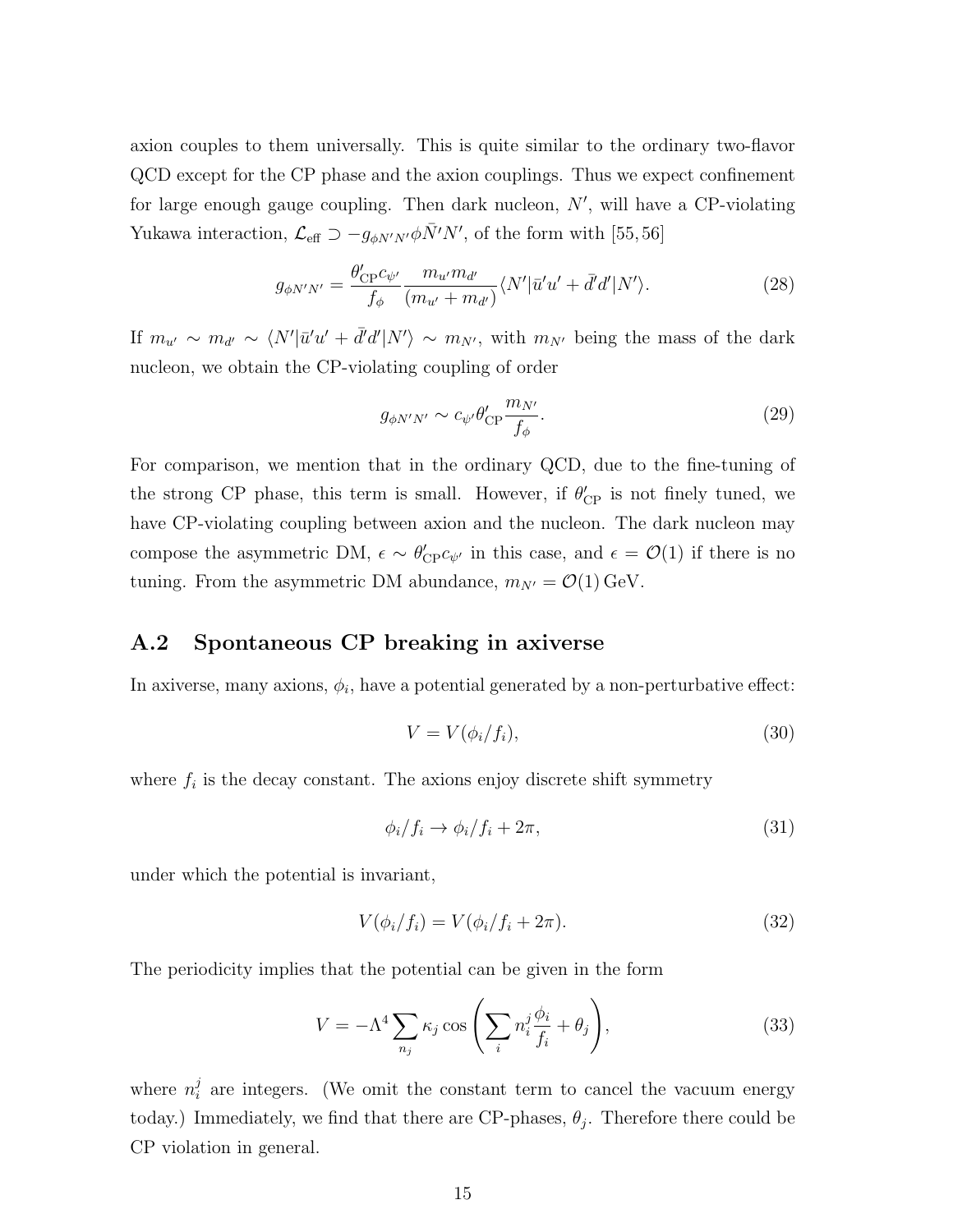Even if we take the "CP-symmetric" limit,  $\theta_j = 0$ , the CP symmetry can be spontaneously broken. For simplicity, we consider a two axion model with potential given by

$$
V = -\Lambda^4 \left( \kappa_1 \cos(n_a \frac{a}{f_a}) + \kappa_2 \cos(\frac{\phi}{f_\phi} + \frac{a}{f_a}) + \kappa_3 \cos(n_\phi \frac{\phi}{f_\phi}) \right) \tag{34}
$$

with  $\kappa_1 \gtrsim \kappa_2, \kappa_3, n_a > 1$  then we can integrate out a who has local minima  $\langle a \rangle /f_a \approx$  $0, 2\pi/n_a, 4\pi/n_a \cdots (n_a-1)2\pi/n_a$ . The mass of a is

$$
m_a^2 \sim \kappa_1 \frac{n_a^2 \Lambda^4}{f_a^2} \tag{35}
$$

Except for the first minimum, we obtain a non-vanishing CP phase from the spontaneous symmetry breaking. This appears in the low energy theory as

$$
V_{\text{eff}} \simeq -\Lambda^4 \left( \kappa_2 \cos(\theta + \frac{\phi}{f_\phi}) + \kappa_3 \cos(n\frac{\phi}{f_\phi}) \right) \tag{36}
$$

where  $\theta \equiv \langle a \rangle /f_a$ <sup>2</sup> Let us expand the potential around the minimum of  $\phi$ . We obtain

$$
V_{\text{eff}} \simeq \frac{m_{\phi}^2}{2} \delta \phi^2 + \frac{A_{\phi}}{3!} \delta \phi^3 + \cdots \tag{37}
$$

Here  $\delta \phi \equiv \phi - \langle \phi \rangle$ , with  $\langle \phi \rangle / f_{\phi} \simeq -\theta \kappa_2 / (\kappa_2 + n^2 \kappa_3)$ ,

$$
m_{\phi}^2 \simeq (\kappa_2 + n^2 \kappa_3) \frac{\Lambda^4}{f_{\phi}^2},\tag{38}
$$

and

$$
A_{\phi} \simeq \theta \frac{\kappa_2 \kappa_3 n^2}{\kappa_2 + \kappa_3 n^2} \left(1 - n^2\right) \frac{\Lambda^4}{f_{\phi}^3} + \mathcal{O}(\theta^3) \equiv \epsilon_{\phi} \frac{m_{\phi}^2}{f_{\phi}},\tag{39}
$$

which is non-vanishing if  $\theta \neq 0$ . This term is obviously CP-violating. This will give a source term for the long-range force discussed in the next subsection.

Let us come back to the original potential Eq.(34), by defining  $\delta a \equiv a - \langle a \rangle$ , we obtain the interacting term from the second cosine term as

$$
V \supset \frac{A_a}{2} \delta a^2 \delta \phi \tag{40}
$$

where

$$
A_a \simeq \theta \frac{\kappa_2 \kappa_3 n^2}{\kappa_2 + \kappa_3 n^2} \frac{\Lambda^4}{f_a^2 f_\phi} + \mathcal{O}(\theta^3) \equiv \epsilon_a \frac{m_a^2}{f_\phi}.
$$
 (41)

Consequently, other than the self-cubic-interaction, the CP-breaking also induces the cubic interaction between heavier, a, and lighter,  $\phi$ , axions. We mention that a can

<sup>2</sup>This kind of potential is known to lead to a consistent inflation [80, 103–109].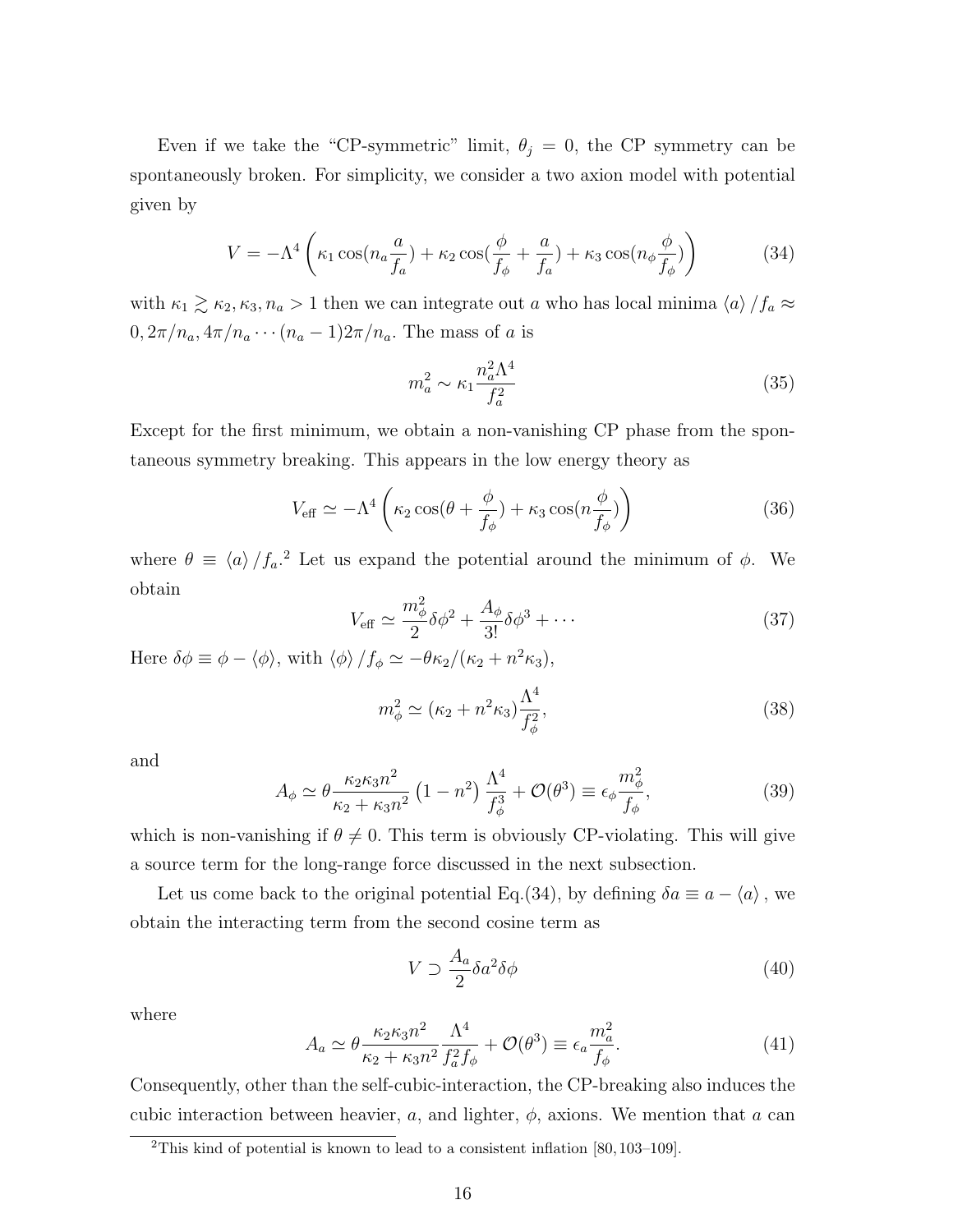be the QCD axion if it is anomalously coupled to the gluons. In this case we may identify  $\kappa_1 \Lambda^4$  as the topological susceptibility  $\kappa_1 \Lambda^4/n_a^2 \sim (0.0756 \,\text{GeV})^4$  [110]. The quality problem can be solved if  $\kappa_2$  is small enough [9] or induce testable EDM in the proton EDM experiment if  $\kappa_2 \Lambda^4 \sim (0.3 \,\text{MeV})^4$  [23]. For large enough  $\kappa_3 n^2$  we obtain  $\epsilon_a \sim \mathcal{O}(10^{-10})\theta$ , which induces the magnetic field of  $\mathcal{O}(1)$ aT for  $f_\phi = 10^{8-9}$  GeV,  $\theta =$ O(1) and  $c_p = 1$ . If a and  $\phi$  are both non-QCD axions with  $\kappa_1 \sim \kappa_2 \sim \kappa_3$ ,  $m_a \gg m_{\phi}$ can be made by  $f_a \ll f_\phi$ . In this case,  $\epsilon_a \sim \mathcal{O}(\theta)$ , which is order 1 for  $n_a = \mathcal{O}(1)$ .

If  $\phi$  or a contributes to the density of the Universe (either as DM does or whatever else), as long as they are non-relativistic, one can approximate

$$
\{\delta\phi, \delta a\}(t, \vec{x}) = \sqrt{\frac{\rho(\vec{x})}{m^2}} \cos(mt], \tag{42}
$$

where  $\rho(\vec{x}) = {\rho_{\phi}(\vec{x}), \rho_a(\vec{x})}$  ( $m = {m_{\phi}, m_a}$ ) represents the density (mass) of  ${\phi, a}$ . We would like to obtain the axion potential from source  $J$ . Here we obtain

$$
J = \{A_{\phi}\delta\phi^2, A_a\delta a^2\}
$$
\n<sup>(43)</sup>

Then we can derive the solution to (3) as

$$
\delta \phi^{\mathrm{ps}}(\vec{x},t) = \left(\frac{1}{4\pi r} \exp\left(-m_{\phi}r\right) + \frac{\cos\left(r\sqrt{4m^2 - m_{\phi}^2}\right)\cos\left(2mt\right)}{4\pi r}\right). \tag{44}
$$

from a point source of the form

$$
J^{ps}(t, \vec{x}) = (\cos [mt])^2 \delta^3(\vec{x}) = (1 + \cos[2mt])\delta^3(\vec{x}). \tag{45}
$$

The oscillation term (2nd term) is not important if we consider  $r \gg 1/m$ .

#### A.3 CP-violating interaction with axion domain wall

Even if the vacuum is CP-conserving, we may still have a topological defect that carries the charge of the long-range force. To see this, let us take  $n_a = n_\phi = 1$ , in which case the vacuum is  $\langle \phi \rangle = \langle a \rangle = 0$ , i.e. CP-conserving. Consider an a domain wall configuration,  $a_{\text{DW}}$ , which satisfies  $a_{\text{DW}}[x, y, z \approx z_{\text{DW}}]/f_a \sim \pi \mod 2\pi$  with z<sub>DW</sub> being a position for a domain wall stretching in  $x-y$  plane. At other z,  $a_{\text{DW}}/f_a$ takes vacuum value  $\langle a \rangle /f_a \sim 0 \mod 2\pi$ .

We can obtain

$$
\frac{\partial V}{\partial \delta \phi} \approx -\kappa_2 \Lambda^4 / f_\phi \sin[a_{\rm DW}/f_a] + \mathcal{O}(\delta \phi / f_\phi)
$$
 (46)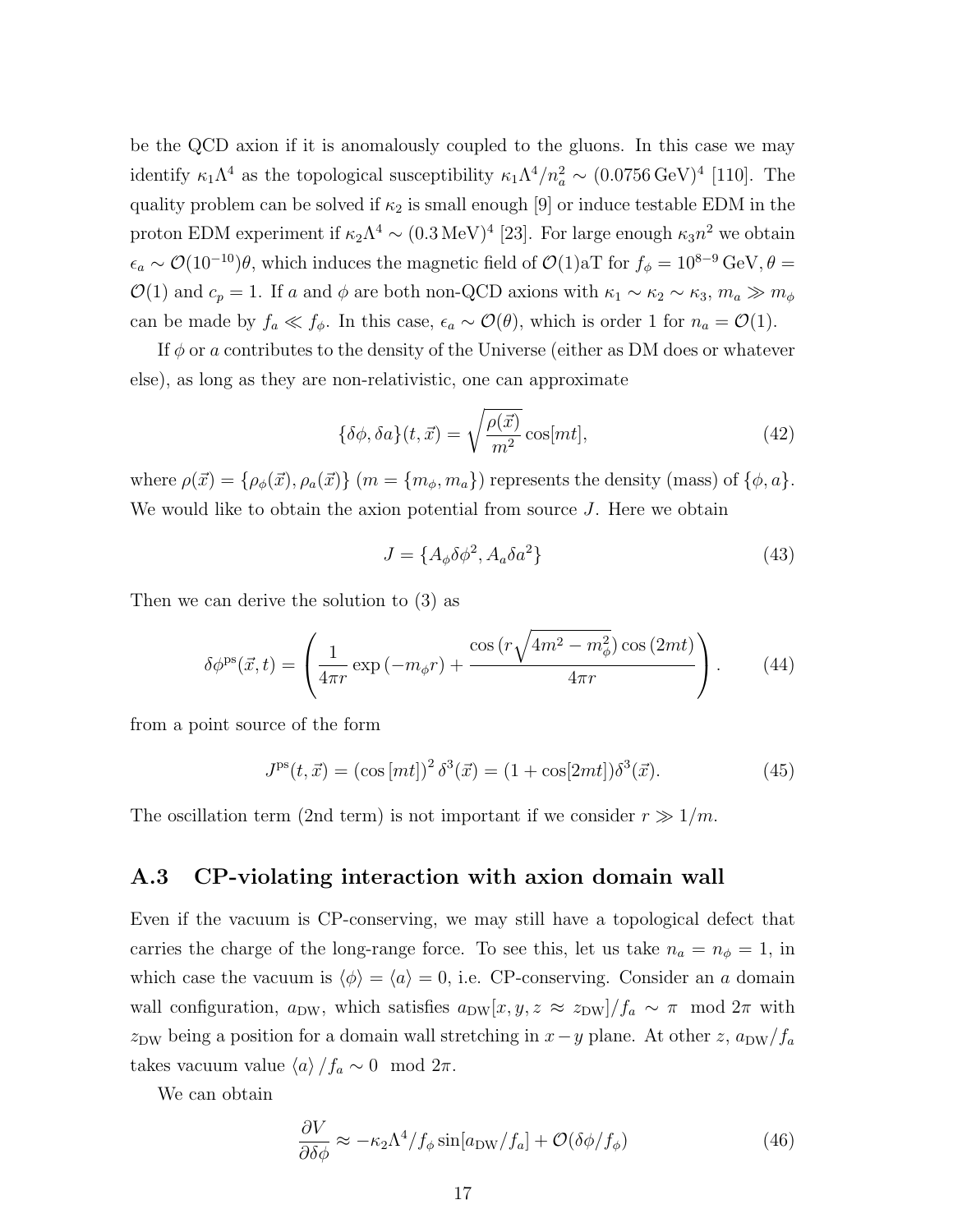The domain wall width is around  $1/m_a$ , and thus only within the region  $|z - z_{DW}| \lesssim$  $1/m_a$ , the r.h.s.  $\sim \pm \kappa_2 \Lambda^4/f_\phi$ , otherwise zero. If  $1/m_\phi \gtrsim 1/m_a$  we can approximate

$$
\left| \frac{\partial V}{\partial \delta \phi} \right| \sim \delta(z - z_{\rm DW}) \frac{|\kappa_2| \Lambda^4}{f_\phi} \frac{1}{m_a} \sim \delta(z - z_{\rm DW}) \frac{\sigma_{\rm DW}}{f_\phi} \left| \frac{\kappa_2}{\kappa_1} \right|.
$$
 (47)

Here the tension of the domain wall is given by  $\sigma_{DW} \sim f_a^2 m_a$ . Since  $\rho_{DS} = \sigma_{DW} \delta(z$  $z_{\rm DW}),$   $|\epsilon| \sim |\kappa_2/\kappa_1|.$ 

# B Incoherent and coherent averaging methods

# B.1 Number of repetition dependency on signal-to-noise ratio (SNR)

The dependency of repetition number for SNR can be estimated by using two different averaging methods. For instance, we generate the sinusoidal signal with a frequency 100 Hz and amplitude  $0.02 \text{ V}_{\rm rms}$ , and  $0.2 \text{ V}^2/\text{Hz}$  of white noise with a sampling rate 10 kHz. This single test set is denoted as  $x_i$ . This test set is generated  $N$  times. Therefore there are total  $N$  sets of the times series test samples,  $X = \{x_1, x_2, \cdots, x_N\}$ . Depending on the averaging method, the Fourier series coefficient is different as follows:

$$
\tilde{X}_c = \mathcal{F}[\langle X \rangle],
$$
\n
$$
\tilde{X}_i = \langle \mathcal{F}[X] \rangle,
$$
\n(48)

where F is the Fourier transform operator acting on the time series data, and  $\langle Y \rangle$ represents the expectation value of Y . Since the former method averages the time series data first, it makes to preserve the phase information of the signal. However, the latter average method transforms the time series data to the Fourier space, and it makes to lose the phase information. For the same time series data  $X, \tilde{X}_c$ , and  $\tilde{X}_i$ can be calculated. Fig. 3 shows the two different spectrum. In this calculation, the repetition number is set to  $N = 10<sup>4</sup>$ . We see that the coherent averaging method gives the clear signal spectrum, but the incoherent averaging method does not. Since the coherent averaging reduces the noise energy spectrum, therefore it makes the overall noise level drop. On the other hand, the incoherent averaging maintains the noise energy spectrum, and the averaging process only reduces the fluctuation at the same noise level. Therefore the dependency of SNR for repetition number can be calculated with enough high injection signal strength $(2 V_{\rm rms}$  amplitude sinusoidal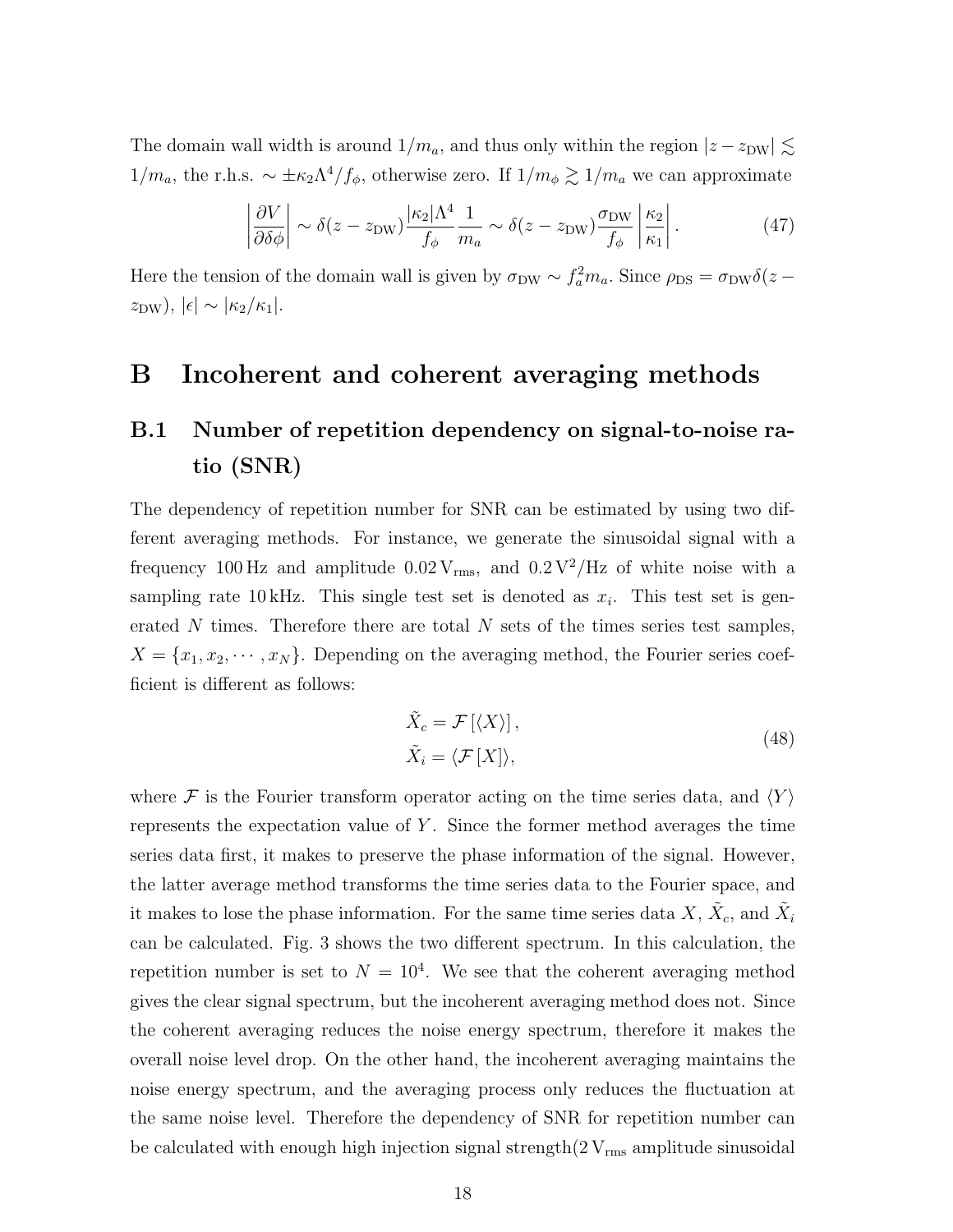

Fig. 3: Simulation of the spectrum depending on the averaging method.

wave with 100 Hz). Figure 4 shows the power SNR dependency to  $N$ . The calculated SNR(black) is fitted using a model function  $f(N) = aN<sup>b</sup>$ , and the fitting parameter b is labeled in Fig. 4. The power SNR of incoherent averaging grows with  $\sqrt{N}$ , and that of coherent averaging increases with  $N$ , which showed the expected behavior.

## B.2 Expected noise probability distribution

A study for the distribution of white noise spectrum is conducted by a simulation of coherent averaging with  $N$  repetitions. Figure 3 shows that the noise spectrum fluctuates along the suppressed noise level near zero. The expected probability distribution for the power spectrum of coherent averaging and that of incoherent averaging can be estimated. In this estimation, the noise spectrum is white. Then the single time series noise  $x_i \in X$  follows the normal distribution  $N(0, \sigma)$ .

First, the probability distribution of incoherent averaging will be estimated as follows. From Eq. (48), incoherent averaging Fourier transforms each time series and then averaging the Fourier component. The final distribution can be traced by tracking individual steps. The Fourier transform of  $N(0, \sigma)$  distribution can be separated into real part and imaginary part. Each component follows the  $N(0, \sigma \sqrt{2/L})$ , where L is the length of the  $x_i$ . Therefore the power spectrum of  $x_i$  will follow the probability distribution  $\mathcal{T}_i \sim N(0, \sigma \sqrt{2/L})^2 + N(0, \sigma \sqrt{2/L})^2$ . The individual distribution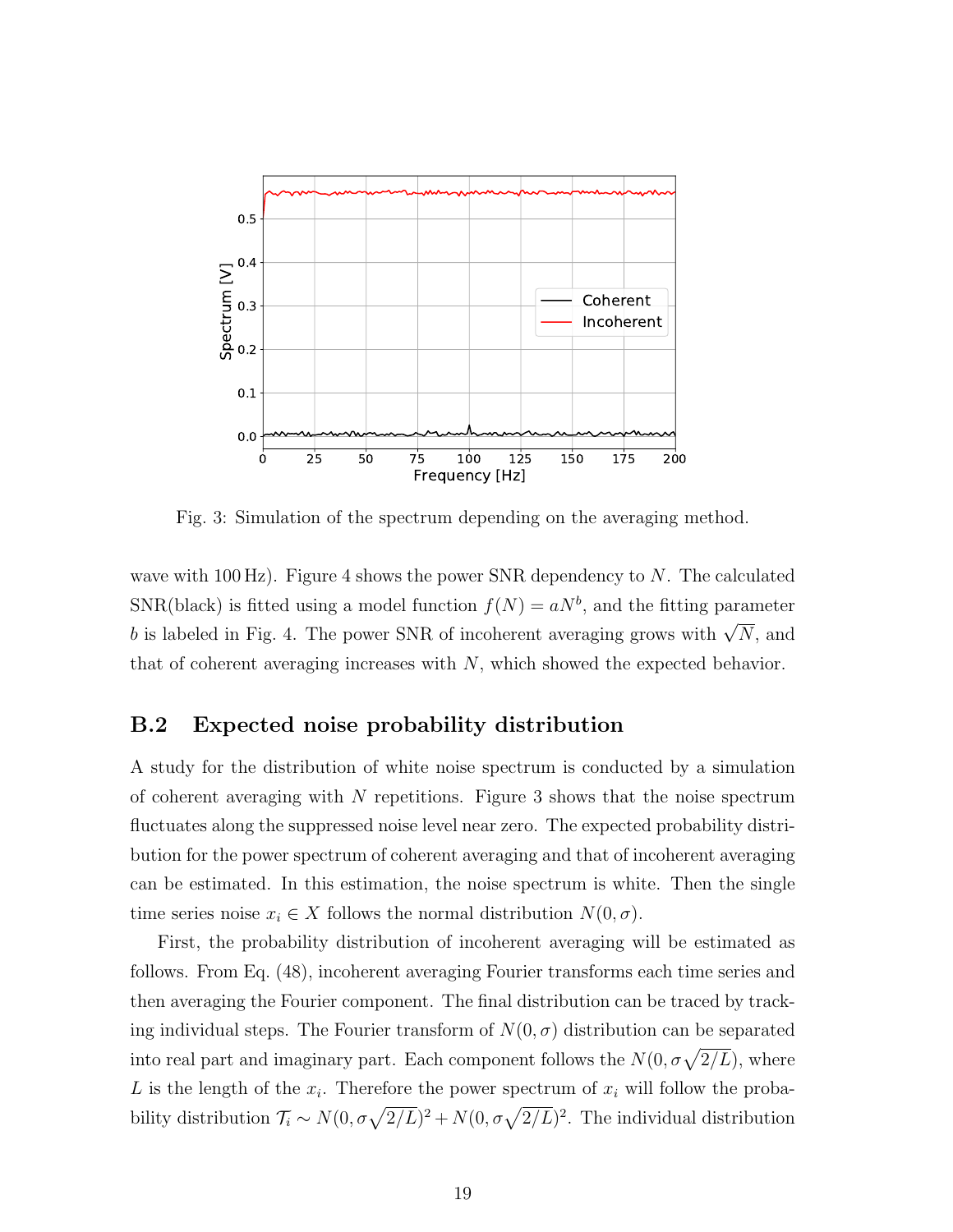

Fig. 4: (a) SNR dependency to repetition number N for incoherent averaging (b) SNR dependency to repetition number N for coherent averaging

 $\mathcal{T}_i$  can be reduced to  $\mathcal{P}_i = \mathcal{T}_i / (\sigma \sqrt{2/L})^2$  which is the chi-square distribution with a degree of freedom of 2. Then we average this distribution with repetition number N. In symbolic notation,

$$
\mathcal{T} = \frac{1}{N} \sum_{i}^{N} \mathcal{T}_{i} = \frac{1}{N} \sum_{i=1}^{2N} N(0, \sigma \sqrt{\frac{2}{L}})^{2} = \frac{2\sigma}{LN} \sum_{i=1}^{2N} N(0, \sigma) = \frac{2\sigma}{LN} \chi_{2N}^{2}.
$$
 (49)

Therefore if we normalize the power spectrum to  $2\sigma/(LN)$ , it follows the chi-square distribution with a degree of freedom 2N.

The probability distribution for coherent averaging, on the other hand, can be estimated similarly. Coherent averaging conducts the expectation operation to the time series. Therefore the averaged time series  $\langle x \rangle$  follows the distribution  $N(0, \sigma/\sqrt{N})$ . The Fourier transform operation to  $\langle x \rangle$  makes power spectrum, and this spectrum will follow the distribution  $\mathcal{T}_c$  as

$$
\mathcal{T}_c = N(0, \sigma \sqrt{\frac{2}{NL}})^2 + N(0, \sigma \sqrt{\frac{2}{NL}})^2 = \frac{2\sigma}{LN} \chi_2^2.
$$
\n
$$
(50)
$$

This implies that a normalized power spectrum of the coherent averaging method follows the chi-square distribution with degree of freedom 2.

These estimations can be identified by numerical calculation. We generate white noise with power spectral density  $0.2 \frac{V^2}{Hz}$  with a sampling rate 10 kHz. The time interval for a single time series  $x_i$  is 1 second. Total 10000-time series are generated with the same density and sampling rate. The coherent averaging and incoherent averaging are performed for this randomly generated time-series data. Figure 5 shows the numerically calculated distributions with certain normalization constant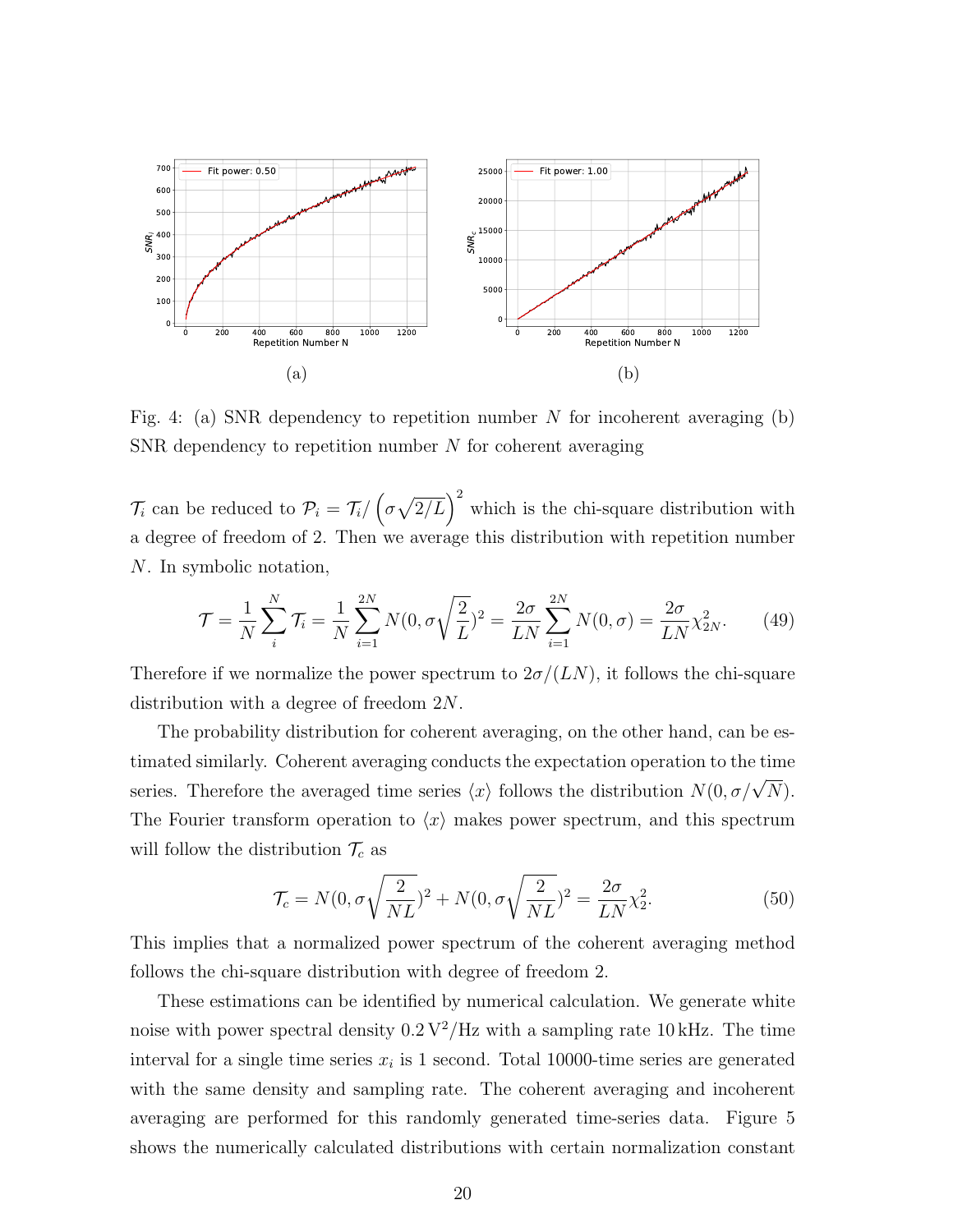

and corresponding chi-square distribution. The probability distribution of incoherent

Fig. 5: Histogram of the normalized power spectrum distribution with incoherent and coherent averaging methods.

averaging follows the chi-square distribution with the degree of freedom  $2 \times 10^4$ , as we expected. That of coherent average follows the chi-square distribution of the degree of freedom 2.

From the derived distribution, the SNR relation that we numerically calculated in the previous section can be derived explicitly. The  $\chi^2_k$  distribution has a mean value  $k$  and a variance  $2k$ . The normalization constant for the power spectrum density is labeled as  $\alpha \equiv 2\sigma/LN$ , then SNR for both averaging methods are calculated as:

$$
SNR_p^i = \frac{X_0/\alpha - 2N}{\sqrt{4N}}
$$
  
\n
$$
SNR_p^c = \frac{X_0/\alpha - 2}{\sqrt{4}},
$$
\n(51)

where  $X_0$  is power spectrum of the signal. The normalization constant  $\alpha \propto 1/N$ , therefore the SNR has following relationship:

$$
SNR_{p}^{i} = \left(\frac{\beta}{2} - 1\right)\sqrt{N}
$$
  
\n
$$
SNR_{p}^{c} = \left(\beta - \frac{1}{N}\right)N,
$$
\n(52)

where  $\beta = X_0 L/4\sigma$ . The relationship of SNR to the repetition number N follows expected result. Clearly, for  $1 \leq N$ , the coherent averaging method has always have higher SNR than that of incoherent averaging.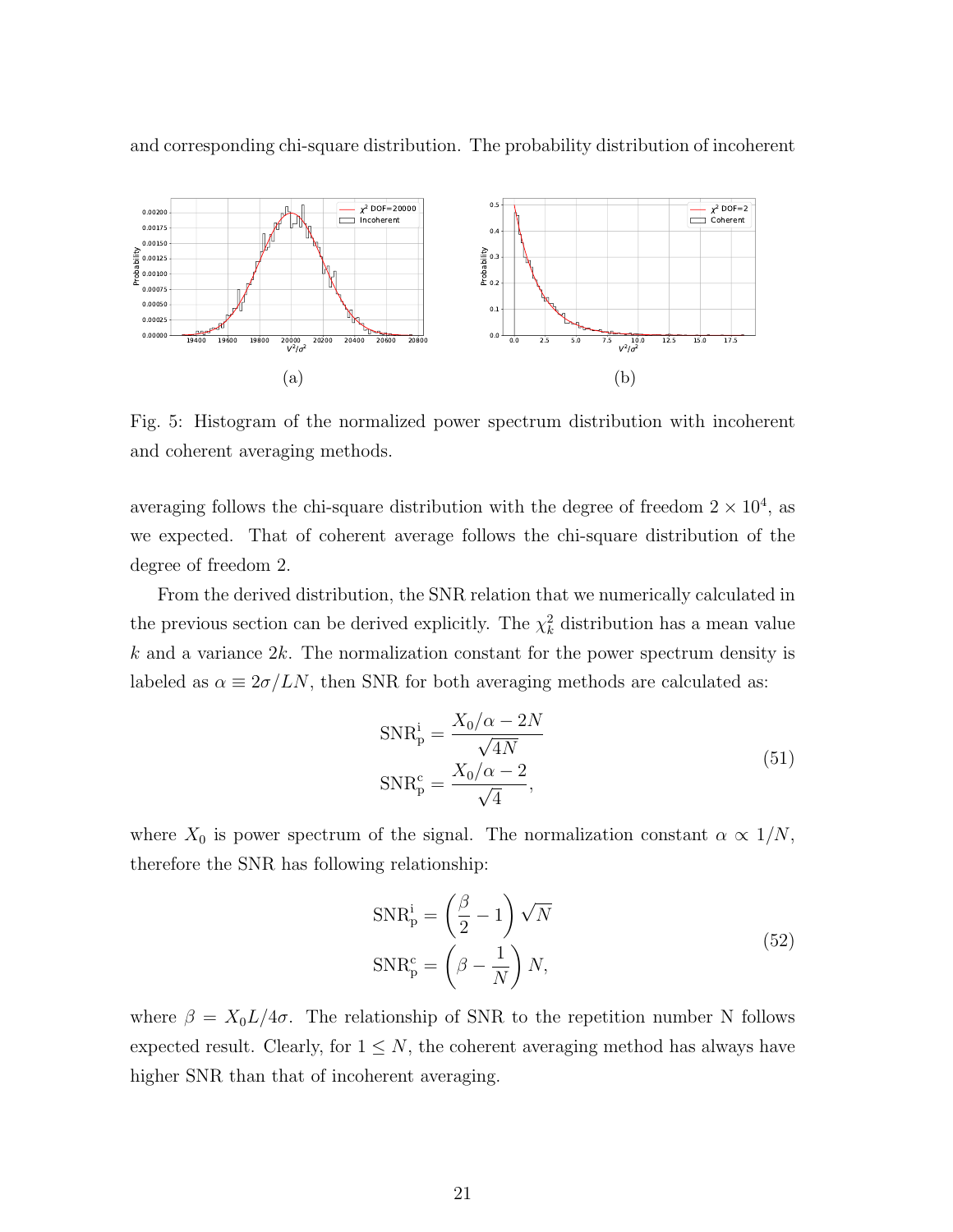# References

- [1] R. D. Peccei and H. R. Quinn, "CP Conservation in the Presence of Instantons," Phys. Rev. Lett. 38 (1977) 1440–1443.
- [2] R. D. Peccei and H. R. Quinn, "Constraints Imposed by CP Conservation in the Presence of Instantons," *Phys. Rev. D* 16 (1977) 1791–1797.
- [3] S. Weinberg, "A New Light Boson?," Phys. Rev. Lett. 40 (1978) 223–226.
- [4] F. Wilczek, "Problem of Strong P and T Invariance in the Presence of Instantons," Phys. Rev. Lett. 40 (1978) 279–282.
- [5] E. Witten, "Some Properties of O(32) Superstrings," Phys. Lett. B 149 (1984) 351–356.
- [6] P. Svrcek and E. Witten, "Axions In String Theory," JHEP 06 (2006) 051, arXiv:hep-th/0605206.
- [7] J. P. Conlon, "The QCD axion and moduli stabilisation," JHEP 05 (2006) 078, arXiv:hep-th/0602233.
- [8] A. Arvanitaki, S. Dimopoulos, S. Dubovsky, N. Kaloper, and J. March-Russell, "String Axiverse," Phys. Rev. D 81 (2010) 123530, arXiv:0905.4720 [hep-th].
- [9] B. S. Acharya, K. Bobkov, and P. Kumar, "An M Theory Solution to the Strong CP Problem and Constraints on the Axiverse," JHEP 11 (2010) 105, arXiv:1004.5138 [hep-th].
- [10] T. Higaki and T. Kobayashi, "Note on moduli stabilization, supersymmetry breaking and axiverse," *Phys. Rev. D* 84 (2011) 045021,  $arXiv:1106.1293$ [hep-th].
- [11] M. Cicoli, M. Goodsell, and A. Ringwald, "The type IIB string axiverse and its low-energy phenomenology," JHEP 10 (2012) 146, arXiv:1206.0819 [hep-th].
- [12] R. Daido, T. Kobayashi, and F. Takahashi, "Dark Matter in Axion Landscape," Phys. Lett. B 765 (2017) 293-299,  $arXiv:1608.04092$ [hep-ph].
- [13] P. Agrawal and K. Howe, "Factoring the Strong CP Problem," JHEP 12 (2018) 029, arXiv:1710.04213 [hep-ph].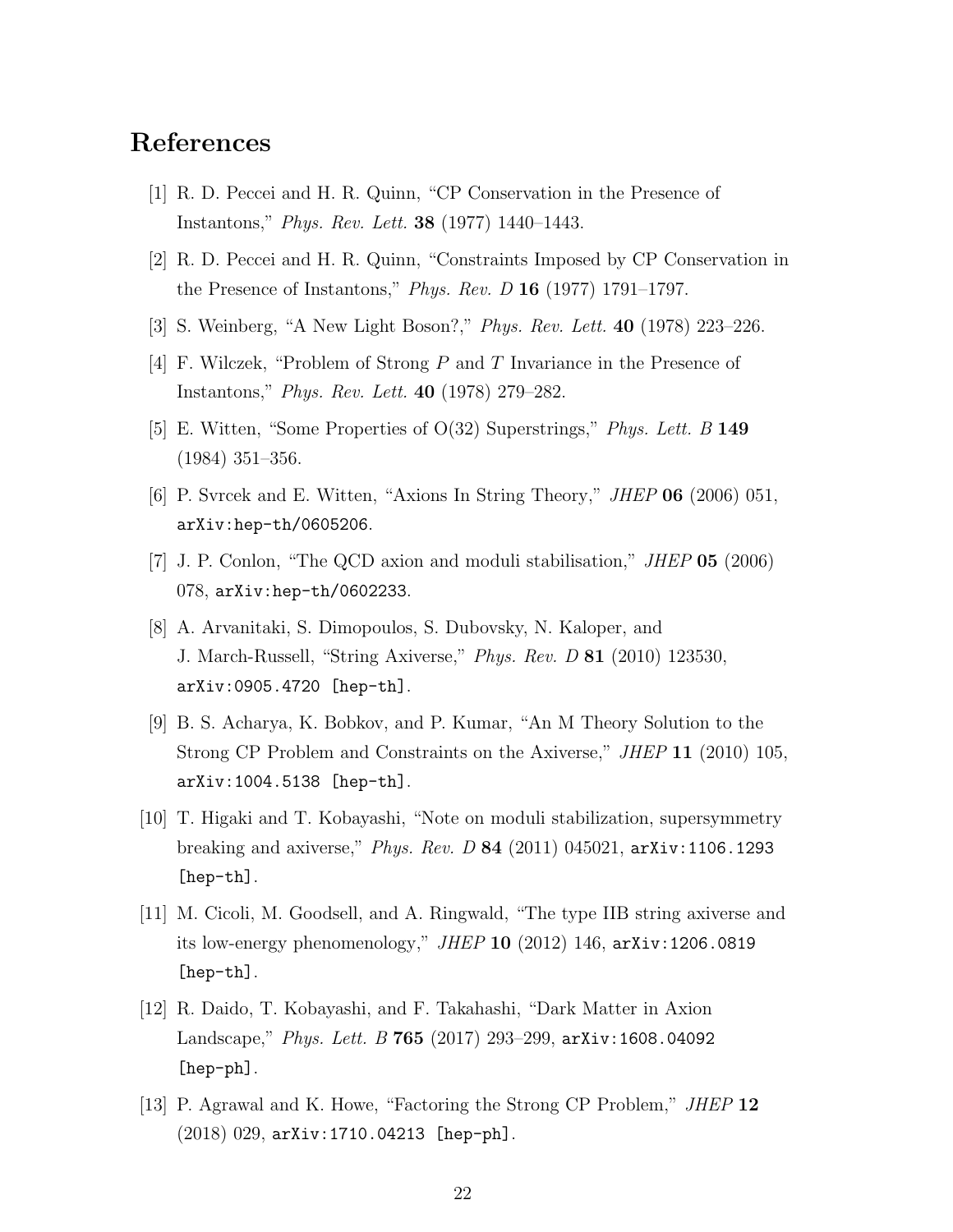- [14] P. W. Graham and A. Scherlis, "Stochastic axion scenario," Phys. Rev. D 98 no. 3, (2018) 035017, arXiv:1805.07362 [hep-ph].
- [15] F. Takahashi, W. Yin, and A. H. Guth, "QCD axion window and low-scale inflation," Phys. Rev. D 98 no. 1, (2018) 015042, arXiv:1805.08763 [hep-ph].
- [16] M. Demirtas, C. Long, L. McAllister, and M. Stillman, "The Kreuzer-Skarke Axiverse," JHEP 04 (2020) 138, arXiv:1808.01282 [hep-th].
- [17] R. T. Co, E. Gonzalez, and K. Harigaya, "Axion Misalignment Driven to the Bottom," JHEP 05 (2019) 162, arXiv:1812.11186 [hep-ph].
- [18] S.-Y. Ho, F. Takahashi, and W. Yin, "Relaxing the Cosmological Moduli Problem by Low-scale Inflation," JHEP 04 (2019) 149, arXiv:1901.01240 [hep-ph].
- [19] H. Matsui, F. Takahashi, and W. Yin, "QCD Axion Window and False Vacuum Higgs Inflation," JHEP 05 (2020) 154, arXiv:2001.04464 [hep-ph].
- [20] T. T. Yanagida, W. Yin, and N. Yokozaki, "Bino-wino coannihilation as a prediction in the  $E_7$  unification of families," JHEP 12 (2019) 169, arXiv:1907.07168 [hep-ph].
- [21] F. Takahashi and W. Yin, "QCD axion on hilltop by a phase shift of  $\pi$ ," JHEP 10 (2019) 120, arXiv:1908.06071 [hep-ph].
- [22] A. Arvanitaki, S. Dimopoulos, M. Galanis, L. Lehner, J. O. Thompson, and K. Van Tilburg, "Large-misalignment mechanism for the formation of compact axion structures: Signatures from the QCD axion to fuzzy dark matter," *Phys. Rev. D* 101 no. 8, (2020) 083014, arXiv:1909.11665 [astro-ph.CO].
- [23] D. J. E. Marsh and W. Yin, "Opening the 1 Hz axion window," JHEP 01 (2021) 169, arXiv:1912.08188 [hep-ph].
- [24] S. Nakagawa, F. Takahashi, and W. Yin, "Stochastic Axion Dark Matter in Axion Landscape," JCAP 05 (2020) 004, arXiv: 2002.12195 [hep-ph].
- [25] R. Kitano and W. Yin, "Strong CP problem and axion dark matter with small instantons,"  $arXiv:2103.08598$  [hep-ph].
- [26] T. W. B. Kibble, "Topology of Cosmic Domains and Strings," J. Phys. A 9 (1976) 1387–1398.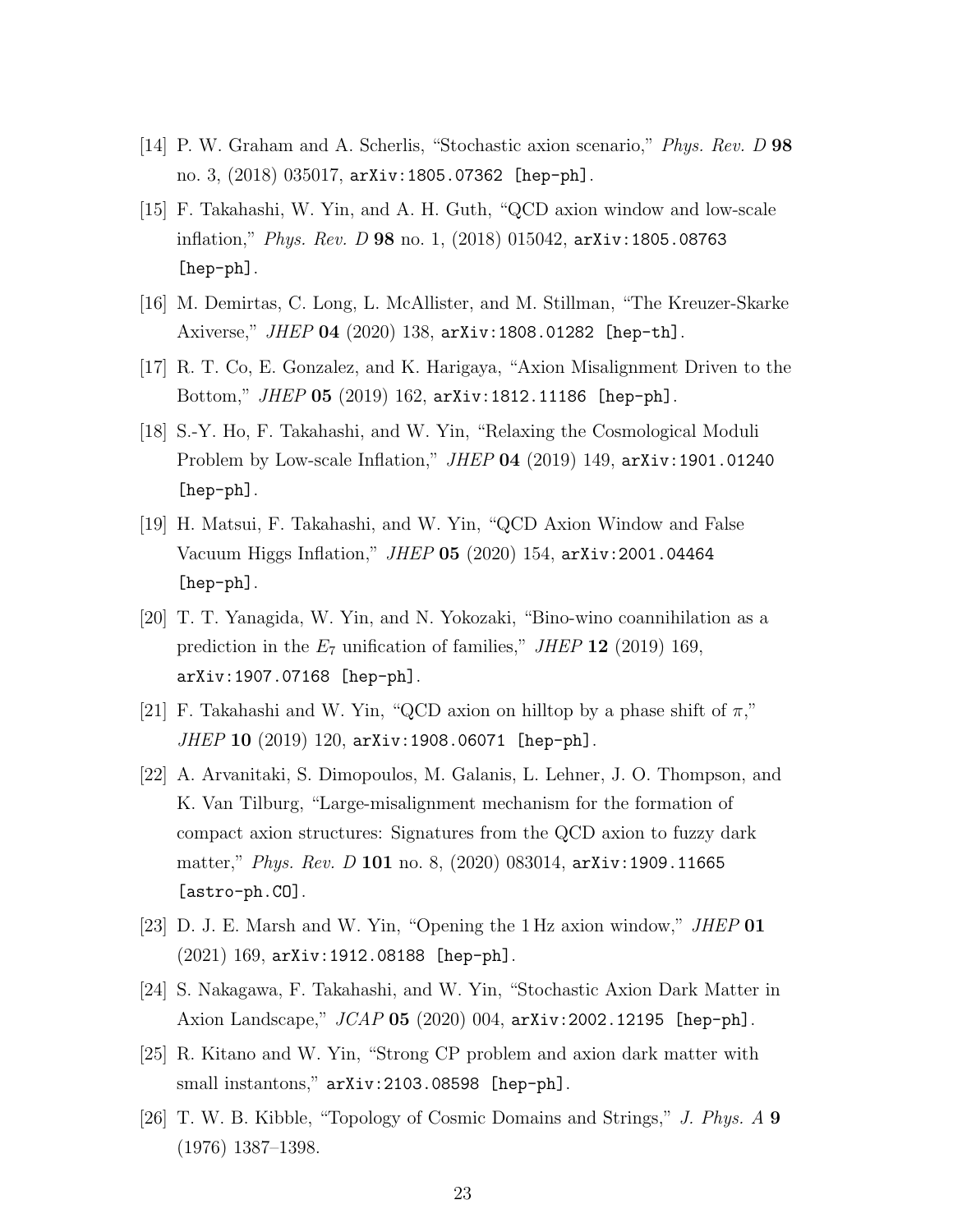- [27] T. W. B. Kibble, "Some Implications of a Cosmological Phase Transition," Phys. Rept. 67 (1980) 183.
- [28] F. Takahashi and W. Yin, "Kilobyte Cosmic Birefringence from ALP Domain Walls," JCAP 04 (2021) 007, arXiv:2012.11576 [hep-ph].
- [29] M. Cicoli, J. P. Conlon, and F. Quevedo, "Dark radiation in LARGE volume models," Phys. Rev. D 87 no. 4, (2013) 043520, arXiv:1208.3562 [hep-ph].
- [30] T. Higaki and F. Takahashi, "Dark Radiation and Dark Matter in Large Volume Compactifications," JHEP 11 (2012) 125, arXiv:1208.3563 [hep-ph].
- [31] J. P. Conlon and M. C. D. Marsh, "The Cosmophenomenology of Axionic Dark Radiation," JHEP 10 (2013) 214, arXiv:1304.1804 [hep-ph].
- [32] A. Hebecker, P. Mangat, F. Rompineve, and L. T. Witkowski, "Dark Radiation predictions from general Large Volume Scenarios," JHEP 09 (2014) 140, arXiv:1403.6810 [hep-ph].
- [33] J. A. Dror, H. Murayama, and N. L. Rodd, "The Cosmic Axion Background," arXiv:2101.09287 [hep-ph].
- [34] J. Jaeckel and W. Yin, "The Spectrum of Dark Radiation as a Probe of Reheating," arXiv:2102.00006 [hep-ph].
- [35] Y. Minami and E. Komatsu, "New Extraction of the Cosmic Birefringence from the Planck 2018 Polarization Data," Phys. Rev. Lett. 125 no. 22, (2020) 221301, arXiv:2011.11254 [astro-ph.CO].
- [36] T. Fujita, K. Murai, H. Nakatsuka, and S. Tsujikawa, "Detection of isotropic cosmic birefringence and its implications for axionlike particles including dark energy," *Phys. Rev. D* 103 no. 4, (2021) 043509, arXiv: 2011.11894 [astro-ph.CO].
- [37] V. M. Mehta, M. Demirtas, C. Long, D. J. E. Marsh, L. McAllister, and M. J. Stott, "Superradiance in String Theory," arXiv:2103.06812 [hep-th].
- [38] S. Nakagawa, F. Takahashi, and M. Yamada, "Cosmic Birefringence Triggered by Dark Matter Domination," arXiv:2103.08153 [hep-ph].
- [39] S. M. Carroll, G. B. Field, and R. Jackiw, "Limits on a Lorentz and Parity Violating Modification of Electrodynamics," Phys. Rev. D 41 (1990) 1231.
- [40] S. M. Carroll and G. B. Field, "The Einstein equivalence principle and the polarization of radio galaxies," Phys. Rev. D 43 (1991) 3789.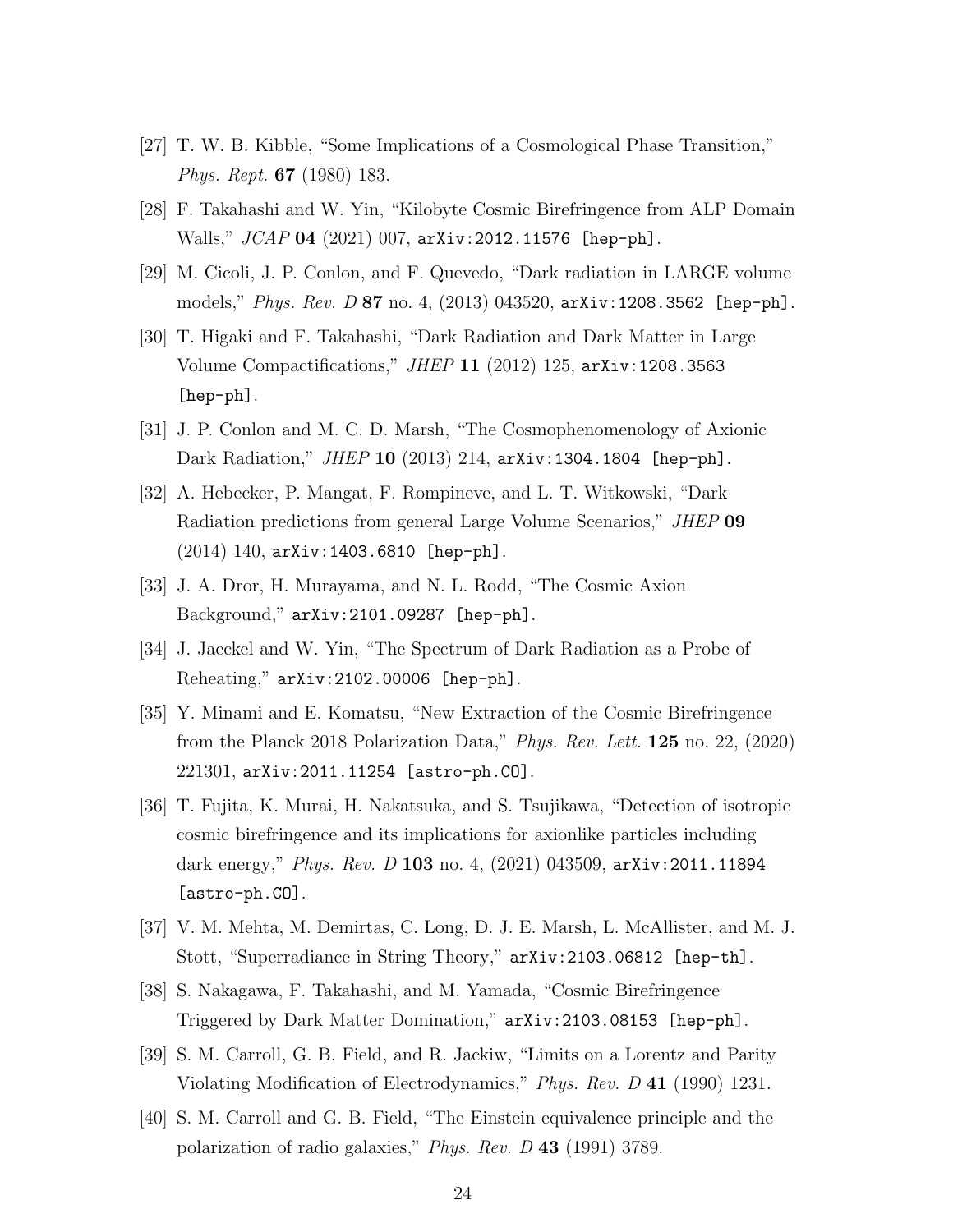- [41] D. Harari and P. Sikivie, "Effects of a Nambu-Goldstone boson on the polarization of radio galaxies and the cosmic microwave background," Phys. Lett. B  $289$  (1992) 67-72.
- [42] S. M. Carroll, "Quintessence and the rest of the world," Phys. Rev. Lett. 81 (1998) 3067–3070, arXiv:astro-ph/9806099.
- [43] A. Lue, L.-M. Wang, and M. Kamionkowski, "Cosmological signature of new parity violating interactions," Phys. Rev. Lett. 83 (1999) 1506–1509, arXiv:astro-ph/9812088.
- [44] M. Pospelov, A. Ritz, C. Skordis, A. Ritz, and C. Skordis, "Pseudoscalar perturbations and polarization of the cosmic microwave background," Phys. *Rev. Lett.* 103 (2009) 051302,  $arXiv:0808.0673$  [astro-ph].
- [45] M. A. Fedderke, P. W. Graham, and S. Rajendran, "Axion Dark Matter Detection with CMB Polarization," Phys. Rev. D 100 no. 1, (2019) 015040, arXiv:1903.02666 [astro-ph.CO].
- [46] P. Agrawal, A. Hook, and J. Huang, "A CMB Millikan experiment with cosmic axiverse strings," JHEP 07 (2020) 138, arXiv:1912.02823 [astro-ph.CO].
- [47] M. Jain, A. J. Long, and M. A. Amin, "CMB birefringence from ultra-light axion string networks," arXiv:2103.10962 [astro-ph.CO].
- [48] J. Jaeckel and A. Ringwald, "The Low-Energy Frontier of Particle Physics," Ann. Rev. Nucl. Part. Sci. 60 (2010) 405-437, arXiv:1002.0329 [hep-ph].
- [49] A. Ringwald, "Exploring the Role of Axions and Other WISPs in the Dark Universe," Phys. Dark Univ. 1 (2012) 116-135, arXiv: 1210.5081 [hep-ph].
- [50] P. Arias, D. Cadamuro, M. Goodsell, J. Jaeckel, J. Redondo, and A. Ringwald, "WISPy Cold Dark Matter," JCAP 06 (2012) 013, arXiv:1201.5902 [hep-ph].
- [51] P. W. Graham, I. G. Irastorza, S. K. Lamoreaux, A. Lindner, and K. A. van Bibber, "Experimental Searches for the Axion and Axion-Like Particles," Ann. Rev. Nucl. Part. Sci. **65** (2015) 485–514, arXiv: 1602.00039 [hep-ex].
- [52] D. J. E. Marsh, "Axion Cosmology," Phys. Rept. 643 (2016) 1–79, arXiv:1510.07633 [astro-ph.CO].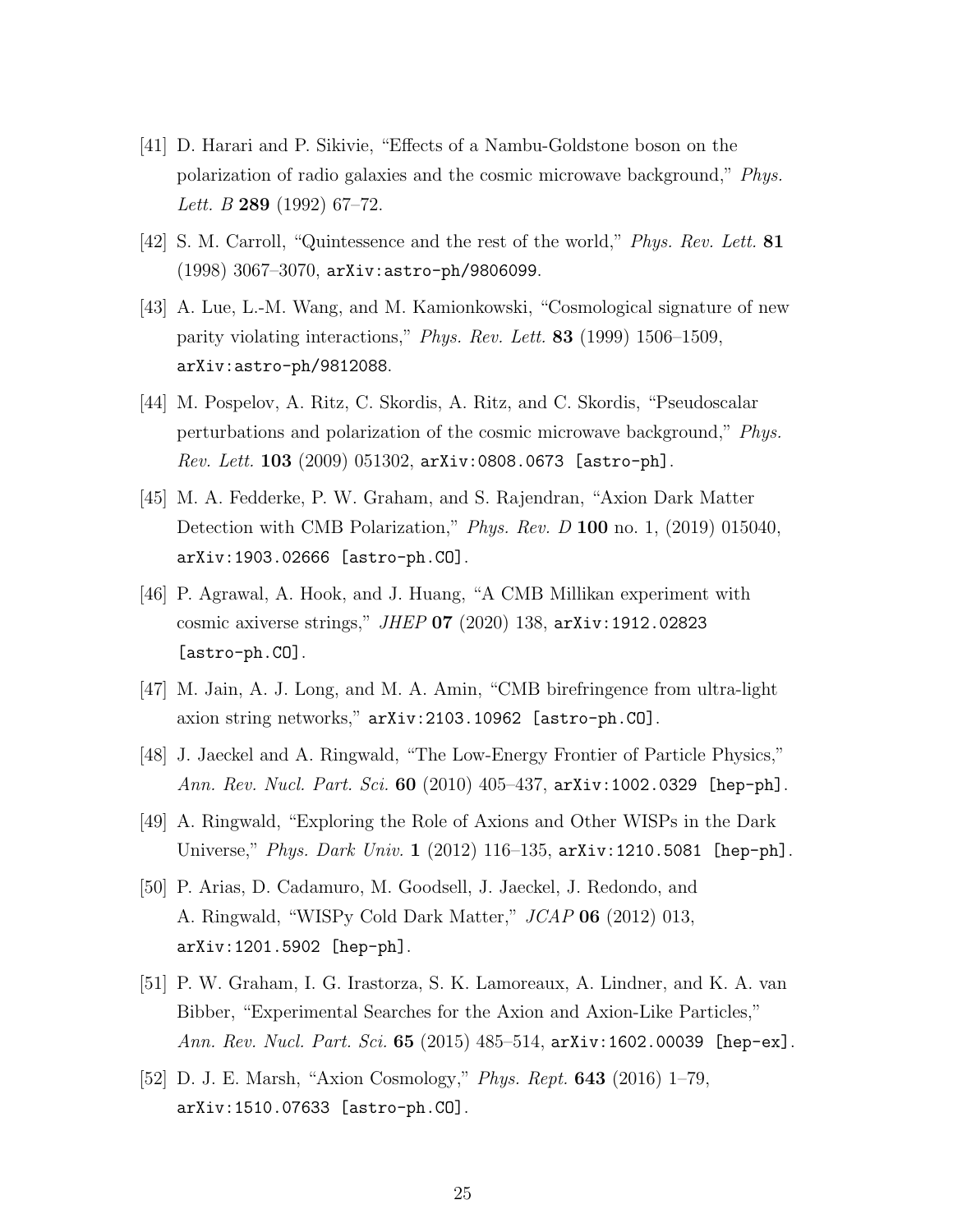- [53] I. G. Irastorza and J. Redondo, "New experimental approaches in the search for axion-like particles," Prog. Part. Nucl. Phys. 102 (2018) 89–159, arXiv:1801.08127 [hep-ph].
- [54] L. Di Luzio, M. Giannotti, E. Nardi, and L. Visinelli, "The landscape of QCD axion models," *Phys. Rept.* 870 (2020) 1–117,  $arXiv:2003.01100$  [hep-ph].
- [55] J. E. Moody and F. Wilczek, "NEW MACROSCOPIC FORCES?," *Phys.* Rev. D 30 (1984) 130.
- [56] M. Pospelov, "CP odd interaction of axion with matter," *Phys. Rev. D* 58 (1998) 097703, arXiv:hep-ph/9707431.
- [57] E. G. Adelberger, J. H. Gundlach, B. R. Heckel, S. Hoedl, and S. Schlamminger, "Torsion balance experiments: A low-energy frontier of particle physics," Prog. Part. Nucl. Phys. 62 (2009) 102–134.
- [58] M. S. Safronova, D. Budker, D. DeMille, D. F. J. Kimball, A. Derevianko, and C. W. Clark, "Search for New Physics with Atoms and Molecules," Rev. Mod. Phys. 90 no. 2, (2018) 025008, arXiv:1710.01833 [physics.atom-ph].
- [59] G. Raffelt, "Limits on a CP-violating scalar axion-nucleon interaction," Phys.  $Rev. D$  86 (2012) 015001,  $arXiv: 1205.1776$  [hep-ph].
- [60] A. Arvanitaki and A. A. Geraci, "Resonantly Detecting Axion-Mediated Forces with Nuclear Magnetic Resonance," Phys. Rev. Lett. 113 no. 16, (2014) 161801, arXiv:1403.1290 [hep-ph].
- [61] ARIADNE Collaboration, A. A. Geraci et al., "Progress on the ARIADNE axion experiment," Springer Proc. Phys. 211 (2018) 151–161, arXiv:1710.05413 [astro-ph.IM].
- [62] Y. Kahn, B. R. Safdi, and J. Thaler, "Broadband and Resonant Approaches to Axion Dark Matter Detection," Phys. Rev. Lett. 117 no. 14, (2016) 141801, arXiv:1602.01086 [hep-ph].
- [63] J. L. Ouellet et al., "First Results from ABRACADABRA-10 cm: A Search for Sub- $\mu$ eV Axion Dark Matter," *Phys. Rev. Lett.* 122 no. 12, (2019) 121802, arXiv:1810.12257 [hep-ex].
- [64] P. W. Graham and S. Rajendran, "New Observables for Direct Detection of Axion Dark Matter," Phys. Rev. D 88 (2013) 035023, arXiv:1306.6088 [hep-ph].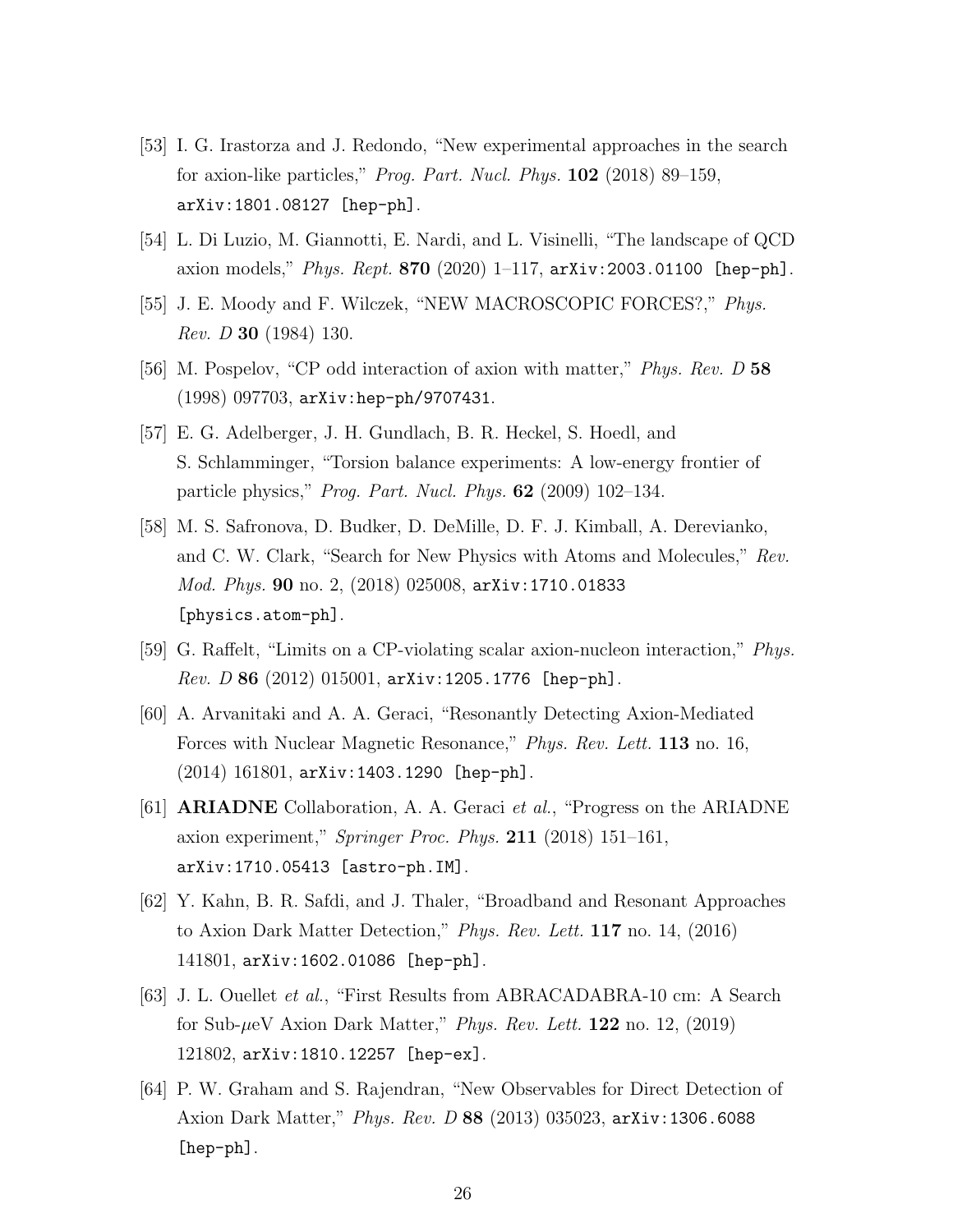- [65] D. Budker, P. W. Graham, M. Ledbetter, S. Rajendran, and A. Sushkov, "Proposal for a Cosmic Axion Spin Precession Experiment (CASPEr)," Phys.  $Rev. X 4 no. 2, (2014) 021030, arXiv: 1306.6089 [hep-ph].$
- [66] D. F. Jackson Kimball et al., "Overview of the Cosmic Axion Spin Precession Experiment (CASPEr)," Springer Proc. Phys. 245 (2020) 105–121, arXiv:1711.08999 [physics.ins-det].
- [67] A. Garcon et al., "The Cosmic Axion Spin Precession Experiment (CASPEr): a dark-matter search with nuclear magnetic resonance," arXiv:1707.05312 [physics.ins-det].
- [68] S. Pustelny et al., "The Global Network of Optical Magnetometers for Exotic physics (GNOME): A novel scheme to search for physics beyond the Standard Model," Annalen Phys. 525 no. 8-9, (2013) 659–670, arXiv:1303.5524 [physics.atom-ph].
- [69] S. Afach et al., "Characterization of the Global Network of Optical Magnetometers to search for Exotic Physics (GNOME)," Phys. Dark Univ. 22 (2018) 162–180, arXiv:1807.09391 [physics.ins-det].
- [70] S. Afach et al., "Search for topological defect dark matter using the global network of optical magnetometers for exotic physics searches (GNOME)," arXiv:2102.13379 [astro-ph.CO].
- [71] S. Schlamminger, K. Y. Choi, T. A. Wagner, J. H. Gundlach, and E. G. Adelberger, "Test of the equivalence principle using a rotating torsion balance," Phys. Rev. Lett. 100 (2008) 041101,  $arXiv:0712.0607$  [gr-qc].
- [72] Y. V. Stadnik and V. V. Flambaum, "Improved limits on interactions of low-mass spin-0 dark matter from atomic clock spectroscopy," Phys. Rev. A 94 no. 2, (2016) 022111, arXiv:1605.04028 [physics.atom-ph].
- [73] M. Pospelov, A. Ritz, and M. B. Voloshin, "Bosonic super-WIMPs as keV-scale dark matter," Phys. Rev. D 78 (2008) 115012, arXiv:0807.3279 [hep-ph].
- [74] K. Nakayama, F. Takahashi, and T. T. Yanagida, "Anomaly-free flavor models for Nambu–Goldstone bosons and the 3.5keV X-ray line signal," Phys. Lett. B 734 (2014) 178-182,  $arXiv:1403.7390$  [hep-ph].
- [75] F. Takahashi, M. Yamada, and W. Yin, "XENON1T Excess from Anomaly-Free Axionlike Dark Matter and Its Implications for Stellar Cooling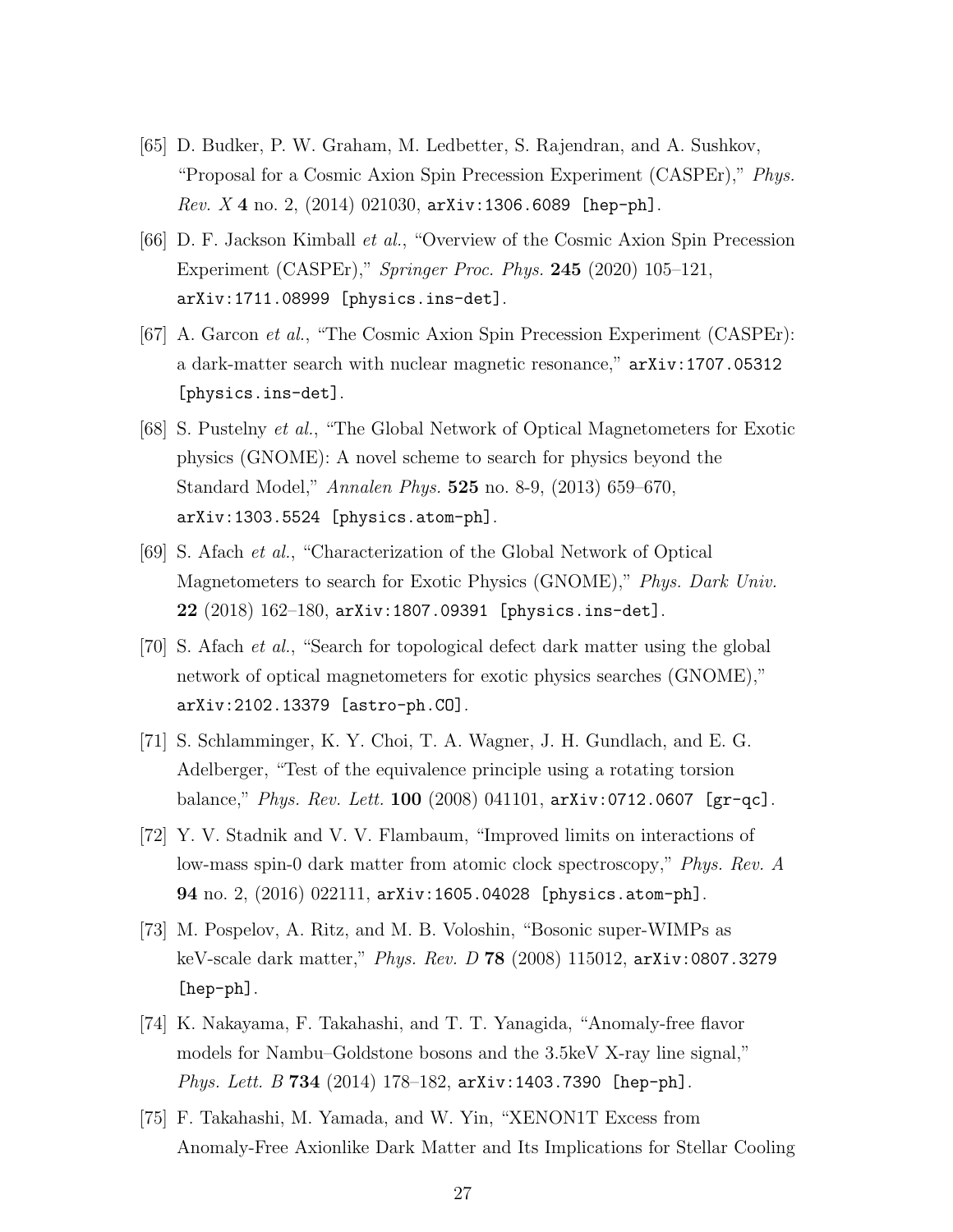Anomaly," Phys. Rev. Lett. 125 no. 16, (2020) 161801, arXiv:2006.10035 [hep-ph].

- [76] I. M. Bloch, A. Caputo, R. Essig, D. Redigolo, M. Sholapurkar, and T. Volansky, "Exploring new physics with O(keV) electron recoils in direct detection experiments," JHEP 01 (2021) 178, arXiv: 2006.14521 [hep-ph].
- [77] T. Li, "The KSVZ Axion and Pseudo-Nambu-Goldstone Boson Models for the XENON1T Excess," arXiv:2007.00874 [hep-ph].
- [78] P. Athron et al., "Global fits of axion-like particles to XENON1T and astrophysical data," arXiv:2007.05517 [astro-ph.CO].
- [79] C. Han, M. L. López-Ibáñez, A. Melis, O. Vives, and J. M. Yang, "Anomaly-free leptophilic axionlike particle and its flavor violating tests," Phys. Rev. D 103 no. 3, (2021) 035028, arXiv: 2007.08834 [hep-ph].
- [80] F. Takahashi, M. Yamada, and W. Yin, "What if ALP dark matter for the XENON1T excess is the inflaton," JHEP 01 (2021) 152, arXiv:2007.10311 [hep-ph].
- [81] P. W. Graham, S. Hacomeroglu, D. E. Kaplan, Z. Omarov, S. Rajendran, and Y. K. Semertzidis, "Storage ring probes of dark matter and dark energy," *Phys. Rev. D* 103 no. 5,  $(2021)$  055010, arXiv: 2005.11867 [hep-ph].
- [82] L. Visinelli, S. Baum, J. Redondo, K. Freese, and F. Wilczek, "Dilute and dense axion stars," Phys. Lett. B 777 (2018)  $64-72$ , arXiv:1710.08910 [astro-ph.CO].
- [83] J. F. Navarro, C. S. Frenk, and S. D. M. White, "The Structure of cold dark matter halos," Astrophys. J. 462 (1996) 563–575, arXiv:astro-ph/9508025.
- [84] M. Cirelli, G. Corcella, A. Hektor, G. Hutsi, M. Kadastik, P. Panci, M. Raidal, F. Sala, and A. Strumia, "PPPC 4 DM ID: A Poor Particle Physicist Cookbook for Dark Matter Indirect Detection," JCAP 03 (2011) 051, arXiv:1012.4515 [hep-ph]. [Erratum: JCAP 10, E01 (2012)].
- [85] **Planck** Collaboration, N. Aghanim *et al.*, "Planck 2018 results. VI. Cosmological parameters," Astron. Astrophys. **641** (2020) A6, arXiv:1807.06209 [astro-ph.CO].
- [86] R. Hlozek, D. Grin, D. J. E. Marsh, and P. G. Ferreira, "A search for ultralight axions using precision cosmological data," *Phys. Rev. D* **91** no. 10,  $(2015)$   $103512$ ,  $arXiv:1410.2896$  [astro-ph.CO].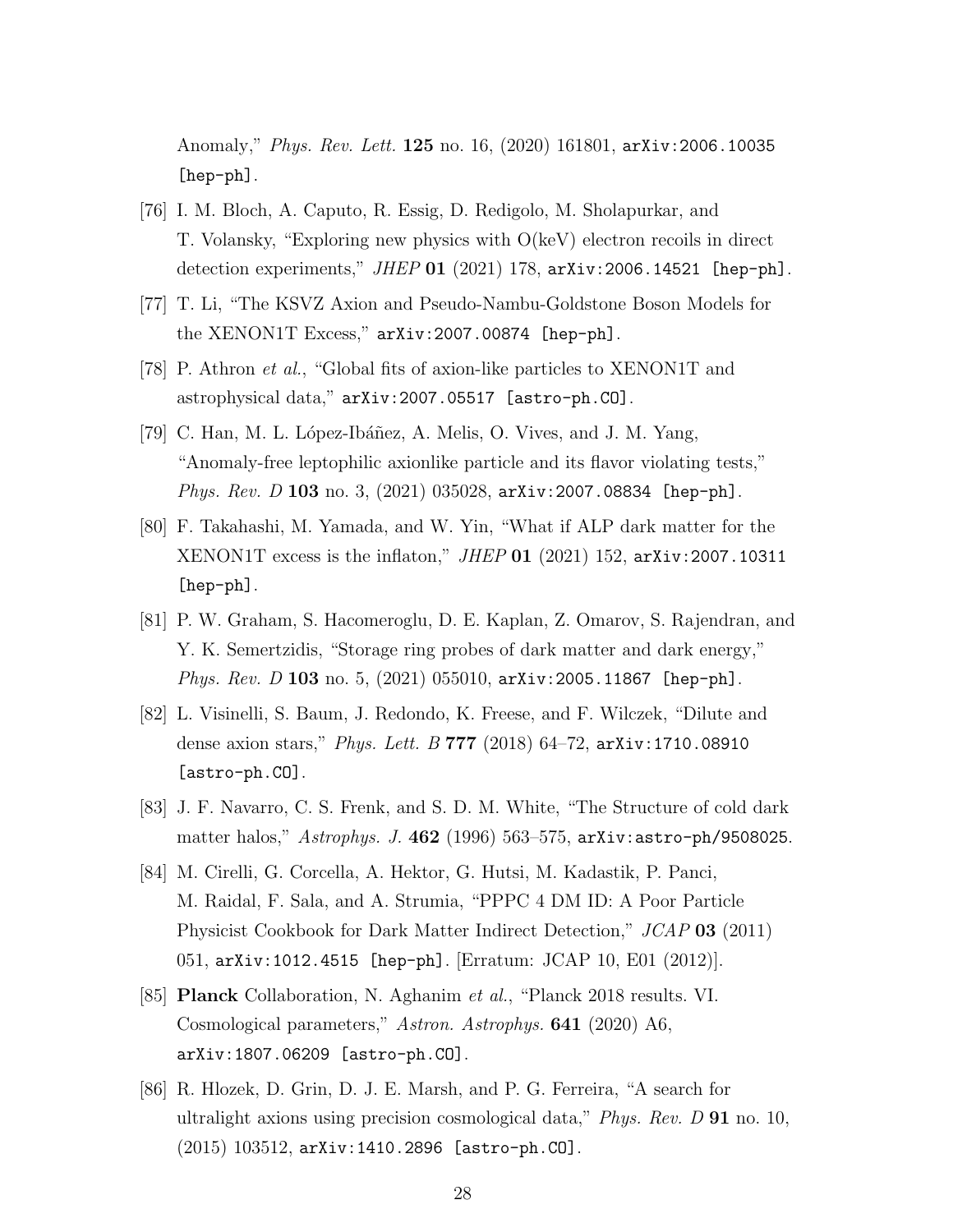- [87] R. Mayle, J. R. Wilson, J. R. Ellis, K. A. Olive, D. N. Schramm, and G. Steigman, "Constraints on Axions from SN 1987a," Phys. Lett. B 203 (1988) 188–196.
- [88] G. Raffelt and D. Seckel, "Bounds on Exotic Particle Interactions from SN 1987a," Phys. Rev. Lett. 60 (1988) 1793.
- [89] M. S. Turner, "Axions from SN 1987a," *Phys. Rev. Lett.* **60** (1988) 1797.
- [90] J. H. Chang, R. Essig, and S. D. McDermott, "Supernova 1987A Constraints on Sub-GeV Dark Sectors, Millicharged Particles, the QCD Axion, and an Axion-like Particle," JHEP 09 (2018) 051, arXiv:1803.00993 [hep-ph].
- [91] N. Viaux, M. Catelan, P. B. Stetson, G. Raffelt, J. Redondo, A. A. R. Valcarce, and A. Weiss, "Neutrino and axion bounds from the globular cluster M5 (NGC 5904)," Phys. Rev. Lett. 111 (2013) 231301, arXiv:1311.1669 [astro-ph.SR].
- [92] F. Capozzi and G. Raffelt, "Axion and neutrino bounds improved with new calibrations of the tip of the red-giant branch using geometric distance determinations," *Phys. Rev. D* 102 no. 8, (2020) 083007, arXiv: 2007.03694 [astro-ph.SR].
- [93] M. Pospelov and A. Ritz, "Electric dipole moments as probes of new physics," Annals Phys. 318 (2005) 119–169, arXiv:hep-ph/0504231.
- [94] B. J. Venema, P. K. Majumder, S. K. Lamoreaux, B. R. Heckel, and E. N. Fortson, "Search for a coupling of the Earth's gravitational field to nuclear spins in atomic mercury," Phys. Rev. Lett. **68** (1992) 135–138.
- [95] L. Ackerman, M. R. Buckley, S. M. Carroll, and M. Kamionkowski, "Dark Matter and Dark Radiation," *Phys. Rev. D* **79** (2009) 023519, arXiv:0810.5126 [hep-ph].
- [96] Y. B. Zeldovich, I. Y. Kobzarev, and L. B. Okun, "Cosmological Consequences of the Spontaneous Breakdown of Discrete Symmetry," Zh. *Eksp. Teor. Fiz.* **67** (1974) 3-11.
- [97] A. Vilenkin, "Cosmic Strings and Domain Walls," Phys. Rept. 121 (1985) 263–315.
- [98] T. W. Kornack and M. V. Romalis, "Dynamics of two overlapping spin ensembles interacting by spin exchange," *Phys. Rev. Lett.* **89** (Dec, 2002) 253002.